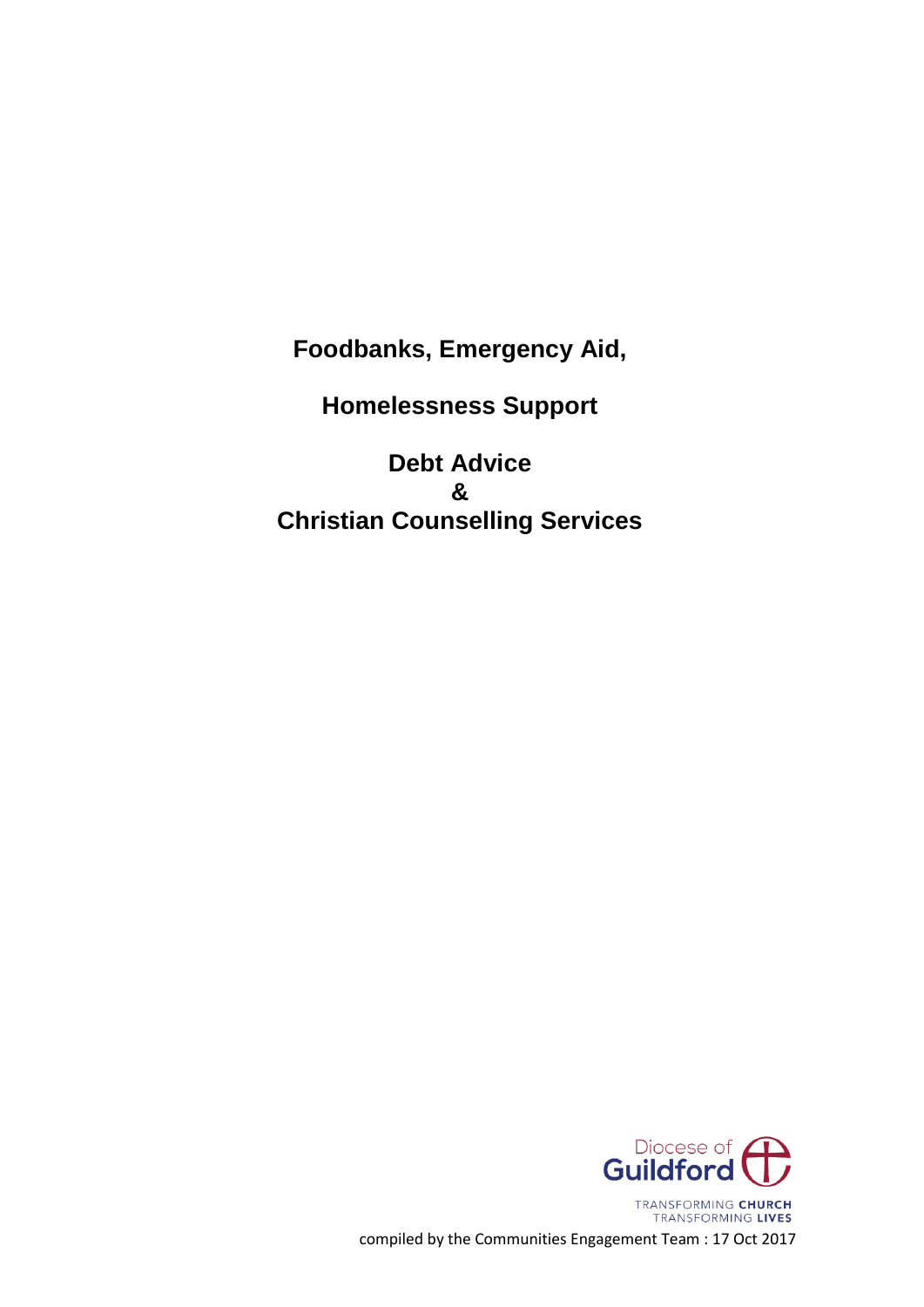# **Foodbanks, Emergency Aid, Homelessness Support Debt Advice & Christian Counselling Services**

| Page |                                            |
|------|--------------------------------------------|
|      | How to Help Homeless People                |
| 5    | Homelessness General Advice / Key agencies |
|      | Hostels / Emergency Housing/ Day Centres   |
| 12   | Foodbanks / Furniture                      |
| 25   | <b>Debt Advice</b>                         |
| 26   | <b>Christian Counselling Services</b>      |

# **How to Help Homeless people**

Leaflet available from [www.churchhousingtrust.org.uk](http://www.churchhousingtrust.org.uk/) – text below:

The number of homeless people is increasing, and some of them will turn to the local church for help. It can be hard to know how to help because homeless people often have multiple needs, and accessing support services is complicated. The purpose of this guide is to help churches respond to this growing need safely and effectively.

There are many reasons why people lose their home. It may be through relationship breakdown, physical or mental illness, debt, addiction, or simply the end of a tenancy. There are also those who grew up in an abusive household or in care, and have never had a truly safe and secure place to call home. Every homeless person is an individual with their own unique story. It is important to show an interest, and listen to them.

This guide gives information on helping people at different stages of homelessness: from those about to be evicted, to the long-term rough sleepers who call asking for money. It also gives advice on personal safety, and practical ways in which your church can help.

#### **Usually the best way to help someone is to put them in touch with local services.**

The Housing Crisis - There are thousands of people in England who cannot afford suitable accommodation on any given night. Some of them are sofa-surfing; some of them are sleeping on night buses or pavements; and others are trapped in abusive relationships because they have nowhere else to go.

Having a home does not mean that someone is secure. More people are now renting in the private sector than in the social housing sector. Rents have risen ahead of incomes and many tenants are in arrears and go without food or heating in order to pay the rent. Private rental tenancies can be ended with as little as two months' notice.

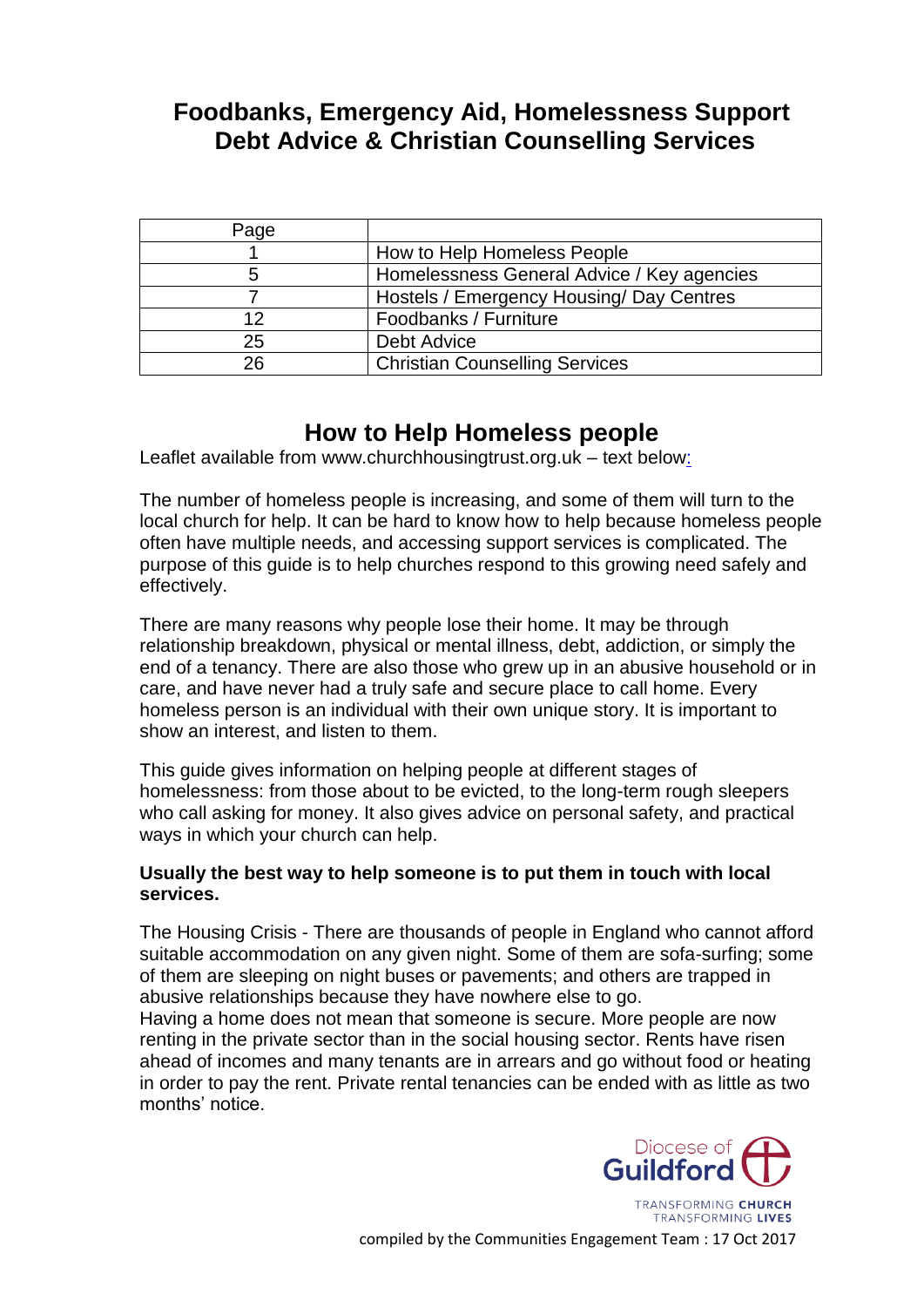# **Getting help**

Your local council has a statutory duty to house people without appropriate accommodation. This includes those who are sleeping on friends' sofas, those who are about to be made homeless and those who are suffering domestic abuse.

However, resources are inadequate, and help is subject to tight eligibility criteria, which exclude many people. The key criteria are:

**Are they really homeless?** Do they have somewhere they could go?

**Are they eligible for help?** This is dependent on immigration status and work history.

**Are they in priority need?** For example are they responsible for dependent children under 18, or do they have an illness or disability that makes them particularly vulnerable?

**Are they intentionally homeless?** Did they leave a home voluntarily?

**Do they have a connection with the borough?** Do they have a local connection, or do they have family or work in the area?

Getting help from the council is a complex process that can take some time. You can offer to help someone to make phone calls, fill in forms, or even attend interviews.

Rough sleeping is dangerous and isolating. Within days it affects a person's mental and physical health and exposes them to abuse, violence, crime, and addiction. It is essential to prevent or stop rough sleeping as soon as possible.

If you are concerned about someone you have seen sleeping rough call StreetLink on 0300 500 0914 or contact them on Streetlink.org.uk. The StreetLink team will ensure the person sleeping rough connects with the services in their local area, to help them off the streets as quickly as possible.

#### **Street homelessness takes people outside of normal society, and it is very difficult to find a way back in.**

Many rough sleepers have been let down or abused by relatives, friends and service providers, so they find it very hard to trust anyone to help them. Their relationships on the street are often based on addiction, or abuse and control, and are not helpful. Some rough sleepers do not want to go into a hostel, as it involves being alongside other people with complex needs, in an institution which limits their freedoms and makes demands of them.

However, long-term rough sleepers can turn their lives around spectacularly when they have a reason to do so. For example, people will re-engage with society in

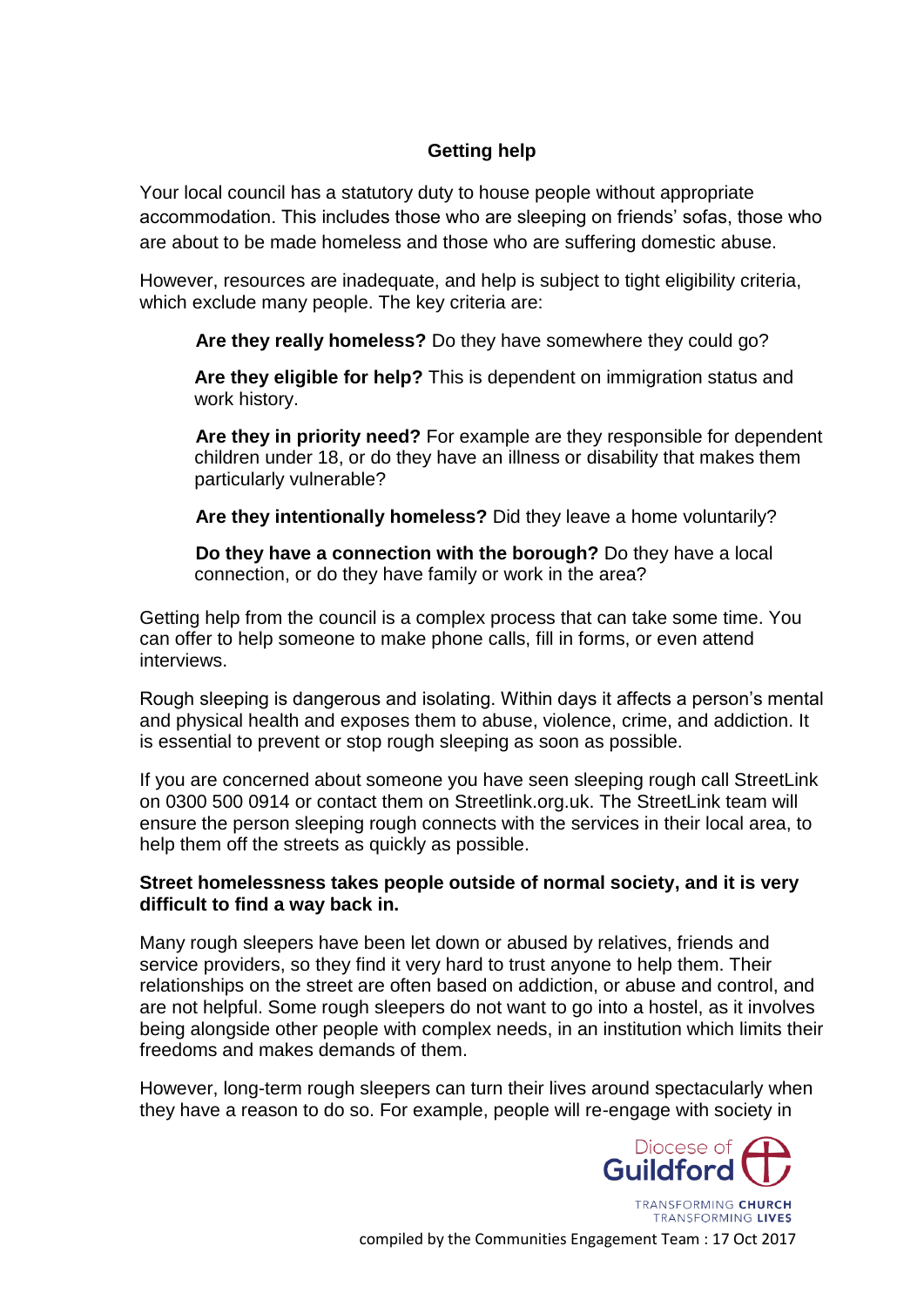order to resolve a health issue, reconnect with estranged children, pursue an interest, or help someone else avoid going through the same situation. **Coming off the street is a very difficult process, and it is important to put people in contact with local services so that they get the support they need.**  Rough sleepers will probably already be known to local services, and staff will be pleased to have help in getting them to engage with the services they provide (although for data protection reasons there is a limit to the information that they will be able to share with you). Your local council is the gateway to local services, as almost all support services require a referral from the council before they can provide help.

#### **Helping Long- Term Rough Sleepers**

For those who are unable or unwilling to get off the street, all we can do is to keep them as safe and healthy as possible. There are many day centres and night shelters run by local voluntary organisations and churches. Some are drop-in services, and some require referrals by local services.

Identify your local centres and shelters, and call them to find out more about their admission criteria and opening hours. Go to HomelessUK.org and use their 'Find homelessness services in England' search function. Many night shelters only operate in the winter months.

**There are also places that distribute food and clothing; information about local provision can be found in this booklet and on www.ThePavement.org.uk**. Again it is useful to have details and directions printed out and ready to give to homeless callers.

**Don't give money** Many rough sleepers have addictions, and giving them money will feed this addiction. In particular, modern psychoactive drugs are cheap and readily available. They are completely destroying thousands of lives as users become violent, often towards themselves, and sometimes suffer permanent brain damage. Some addicts are spending £80-£100 a day on drugs, all gained through street begging. No matter what their story is, do not give homeless people money. Keep a stock of chocolate bars, non-perishable food, bottles of water, and new socks and underwear to give out instead.

**It is not illegal to sleep rough, but it is illegal to beg in a public place. Rough sleepers can also be moved on for antisocial behaviour. If someone becomes aggressive when asking for money, report them to the police. Contact local police on 101.**

# **Keeping Safe**

**Don't put yourself, or others, at risk** Put your own safety above the needs of a homeless caller. Be aware that an addiction or mental illness can sometimes make a person unintentionally abusive, dishonest, or violent. Assess the risks to people and property, and minimise them; for example do not leave valuables or keys in sight. Have a plan for what to do in an emergency. Have your mobile phone to hand.

It is a good idea to draw up a personal safety plan with the people in your church who may encounter homeless callers, and ensure your safeguarding information is

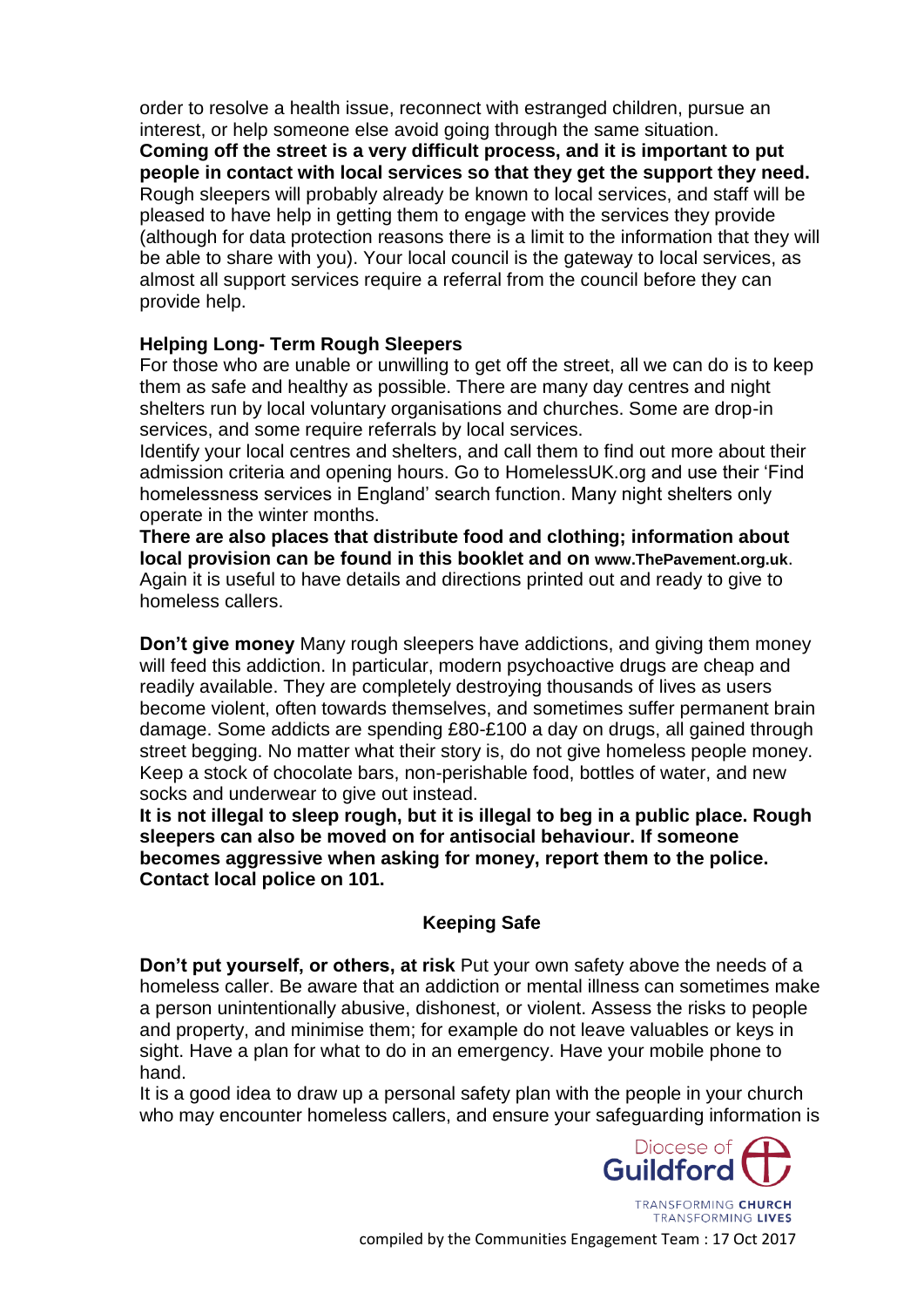up to date and readily available. Advice on what to include can be found on Ecclesiastical.com in the 'Church matters' section.

**Be friendly, but wary** If you have time, talk to the individual and listen to their story. However do not let uninvited callers into your home or office. Speak to them in a public place or in sight of other people.

**Never give money** Money can feed an addiction, which in turn destroys their life. Instead, if it is appropriate, give them food and drink. Have a stock of nonperishable food to hand so that it can be given quickly. Do not be embarrassed about closing the door on someone while you get the food.

**Be aware of potential danger** If you are worried about the safety of someone sleeping rough you can call StreetLink on 0300 500 0914. If the homeless person is in immediate danger, call an ambulance or the police on 999. Conversely, if you believe that the homeless person may be an imminent threat to you or to others, call the police on 999.

**Don't tolerate abuse** If someone is being abusive or behaving badly, ask them to stop. If they won't stop, or pose an imminent threat, call the police on 999. Inform the local police on 101 of any abuse so that they can monitor rough sleepers who may be a threat to others.

#### **Being Realistic and Effective**

Showing kindness to a homeless person could help them to turn their life around. However, we shouldn't be naive about the effects of addiction or mental illness, and we need to recognise when it is necessary to involve professionals. Usually the best way to genuinely help a homeless person, is to connect them with local services. This does not mean that you are passing the buck to another person; on the contrary, they may still need a great deal of support to access services.

**Managing expectations and behaviour** Some homeless people will call regularly, particularly if they are treated with kindness. Be honest with them about the limits of your capacity to help. Be clear about behaviour which is not acceptable in and around church, for example drinking alcohol, swearing, littering etc.

**Protecting vulnerable people** Many homeless people are vulnerable so take care not to put yourself in a situation where you could be accused of abuse. Remember that you are in a position of power, and treat them with compassion.

**Providing practical help** We encourage churches to discuss how they can best help homeless people, collectively and as individuals. As we have outlined in this guide, it is advisable to prepare for homeless callers, be aware of local services and how to access them, draw up a personal safety plan, and agree rules for behaviour and managing expectations.

Churches can also help in proactive and practical ways, either through supporting charities and schemes for homeless people, or through setting up a project for homeless people. Before setting up a project, do talk to other local services to see what would be most useful based on the need in your area. Also consider the impact on local residents.



TRANSFORMING LIVES compiled by the Communities Engagement Team : 17 Oct 2017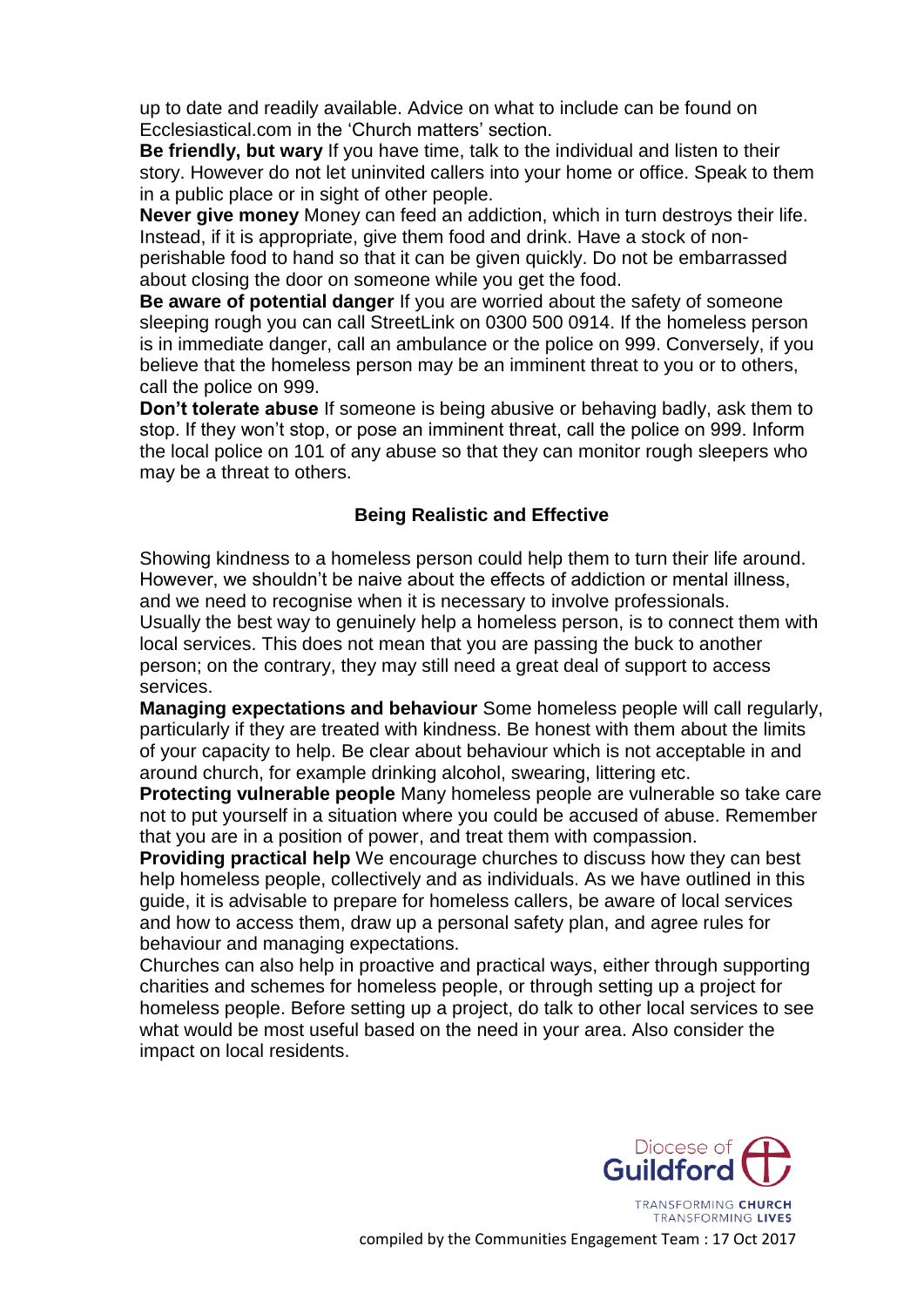#### **Other Sources of Help**

Many people do not qualify for help from the council, but the council will still give them advice on where to go next depending on their circumstances. Sometimes the advice is that they need to return to an area where they have historical or local connections in order to get help.

Advice is also available from: Shelter Helpline: 0808 800 4444 The Citizen's Advice Bureau: 0344 411 1444

#### **There are also organisations that help particular groups of people: 16-25 year olds**

Nightstop UK helps young people into emergency accommodation: 0207 939 1235 Get Connected provides advice and help to under-25s: 0808 808 4994 (24hr)

#### **People escaping domestic violence**

National Domestic Violence Helpline: 0808 200 0247 (24hr) Your Sanctuary: 01483 776822

#### **Veterans**

The Ministry of Defence's Veterans UK helpline provides assistance on many issues, including housing: 0808 191 4218 Veteran's Aid will assess a person's needs and find appropriate support, including housing: 0800 012 6867

#### **People with mental health problems**

24-hour mental health support helpline: 0800 731 2864 The Samaritans: 116 123

#### **Refugees**

The Refugee Council: 020 7346 6700 www.Refugeecouncil.org.uk

# **Homelessness General Advice / Key Agencies**

**Furniture - The Surrey Reuse Network** aims to find new homes for unwanted furniture and kitchen appliances, and offers a wide range of good quality items at affordable prices. The network is made up of local charities who all aim to support local communities, families in need; as well as offering training and employment opportunities. tel:0800 082 0180 email: shop@surreyreusenetwork.org.uk www.surreyreusenetwork.org.uk

**Homelessness** – Co-ordinated by Homeless Link www.homelessuk.org lists information on over 9,000 services - hostels, day centres and other advice and

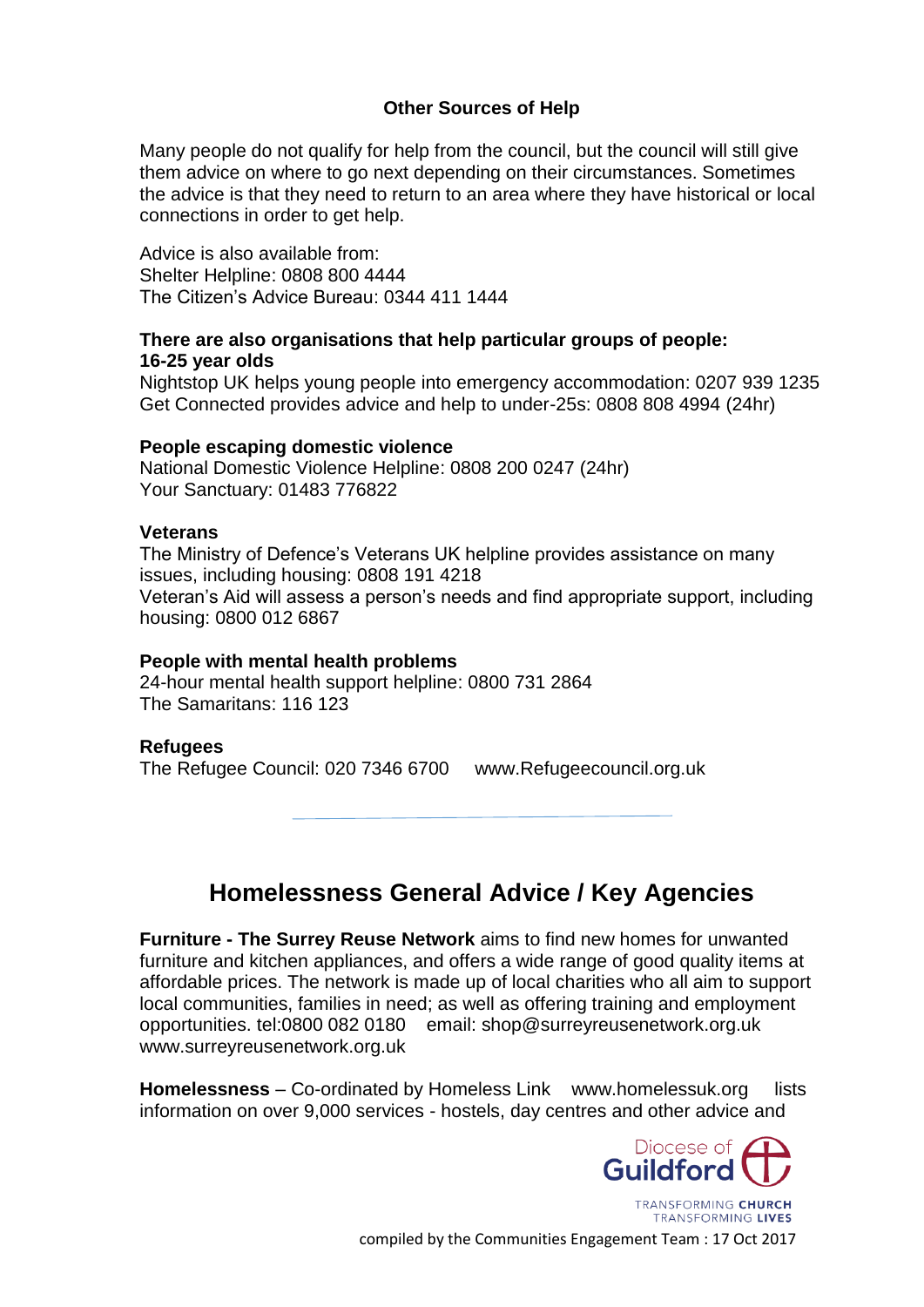support services for homeless people and those at risk of homelessness, including Winter Shelters

- If you are homeless find out Who can help?
- Key services and Accommodation search.
- Emergency contacts

**Emergency Support** Surrey County Council's 'Surrey Local Assistance Scheme' can provide support for immediate needs after a disaster or in an emergency, where no other options are available. This can be for:

- to get food
- for emergency travel costs
- to keep your family safe
- for furniture and / or white goods

Other support is available is considered on application. Applications are made online or via a Citizens Advice Bureaux. For further information please see Surrey County Council's website: www.surreycc.gov.uk/people-and-community/adviceguidance-and-support/financial-advice-and-benefits/surrey-local-assistancescheme

| East Hants          | 01730 266551 | Elmbridge | 01372 474474 |
|---------------------|--------------|-----------|--------------|
| Epsom & Ewell       | 03003301164  | Guildford | 01483 505050 |
| text relay          | 03444111445  |           |              |
| Mole Valley         | 01306 885001 | Hart      | 01252 622122 |
| Reigate & Banstead  | 01737 276000 | Runnymede | 01932 838383 |
| <b>Surrey Heath</b> | 01276 707100 | Rushmoor  | 01252 398399 |
| Waverley            | 01483 523333 | Woking    | 01483 755855 |

#### **Borough and District Councils:**

**Surrey Social Services** tel: 0300 200 1005 Out of Hours: 01483 517898 Email: edt.ssd@surreycc.gov.uk

**Hampshire Social Services** tel: 0300 555 1386 Out of Hours: 0300 5551373 Email: adult.services@hants.gov.uk

Provide information and assessments for all care services including domiciliary care, residential and respite care, aids and adaptations.

**Citizen's Advice Bureaux** Benefits, Emergency Aid, Food Vouchers, Housing, Debt, Consumer & Legal issues.

| DODI, OOHOGHTOF & EUGALIOUGOO. |               |                 |               |
|--------------------------------|---------------|-----------------|---------------|
| Addlestone                     | 01932 842666  | Ash             | 01252 315569  |
| Aldershot                      | 03444 111 306 | Camberley       | 03444 111 444 |
| Epsom & Ewell                  | 01372 23700   | Esher           | 01372 464770  |
| Farnborough                    | 03444 111 306 | Guildford       | 01483 576699  |
| MoleValley                     | 08444 111 444 | Redhill         | 08444 111 444 |
| Walton                         | 01932 248660  | Woking, Dorking | 03444 111 444 |
| Waverley                       | 03444 111 444 | Leatherhead,    | 03444 111 444 |
|                                |               | Reigate&        |               |
|                                |               | <b>Banstead</b> |               |



TRANSFORMING CHURCH **TRANSFORMING LIVES**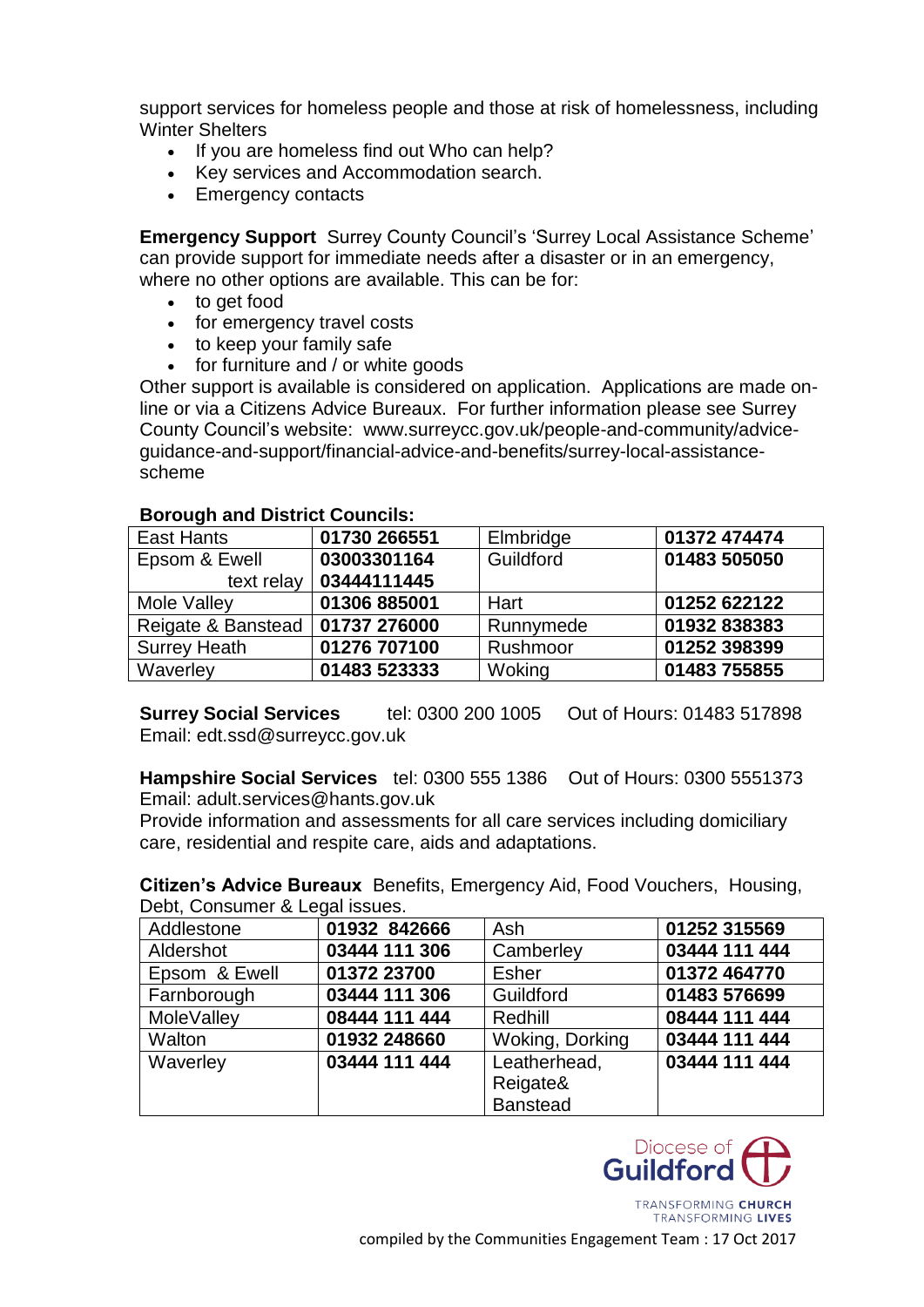#### **John Beanes Eleemosynary Charity**

John Beanes Eleemosynary Charity offer grants for people in need living in Elmbridge, Epsom and Ewell, Guildford, Mole Valley, Reigate and Banstead, Runnymede, Spelthorne, Surrey Heath, Tandridge, Waverley and Woking. **How to apply**

On a form from the charity, submitted through a social worker, health advisor, Citizens Advice or other welfare agency.

**Contact Information** PO BOX 607 Guildford GU2 9LP tel: 01483 572 474 email: brian@accountingfacilities.co.uk http://tvhhub.co.uk/services/john-beanes-eleemosynary-charity-guildford/

# **Homelessness**

# Hostels / Emergency Housing / Day Centres

Please see earlier pages of this booklet for Borough and District Councils / Social Services and Citizens Advice contacts.

www.waverley.gov.uk/info/200213/housing\_options/1498/local\_hostels\_and\_nightshelters has a good reference section and listing. As does the UK's main homelessness support site: www.homelessuk.org

#### **Acacia House**, 1 Acacia Avenue, Woking

Tel: 01483 740774

18—65 yr olds. committed to recovery from drug & alcohol dependency. Won't admit those convicted of arson/serious offences. Max Stay 2 years, 6 beds.

**Crawley Open House**, Riverside House, Stephenson way, Three Bridges, **Crawley** 

tel: 01293 447702

For people 18yrs+. Single people who are street homeless and are eligible for benefits. Can accept couples, people with pets and people with alcohol, drug & mental health problems. No local connection needed.

#### **Crawley Easter Team (Christian Caring in Crisis), The Orchard, Gleneagles Court, Crawley**, RH10 6AD

Tel: 01293 657140

Help and support for Anyone in need - homeless people, refugees and asylum seekers, those experiencing hardship. Provide food, clothing, advice, some counselling and, where appropriate, financial assistance. Provide free food - up to 50 hot meals each Saturday. Please call for venue information.

# **CAYSH - Croydon Association for the Young Single Homeless**

Turnaround Centre, 51-55 S End, Croydon, CR0 1BF Tel: 0208 683 0227

**Cyrenians,** (see Stoneham entry)

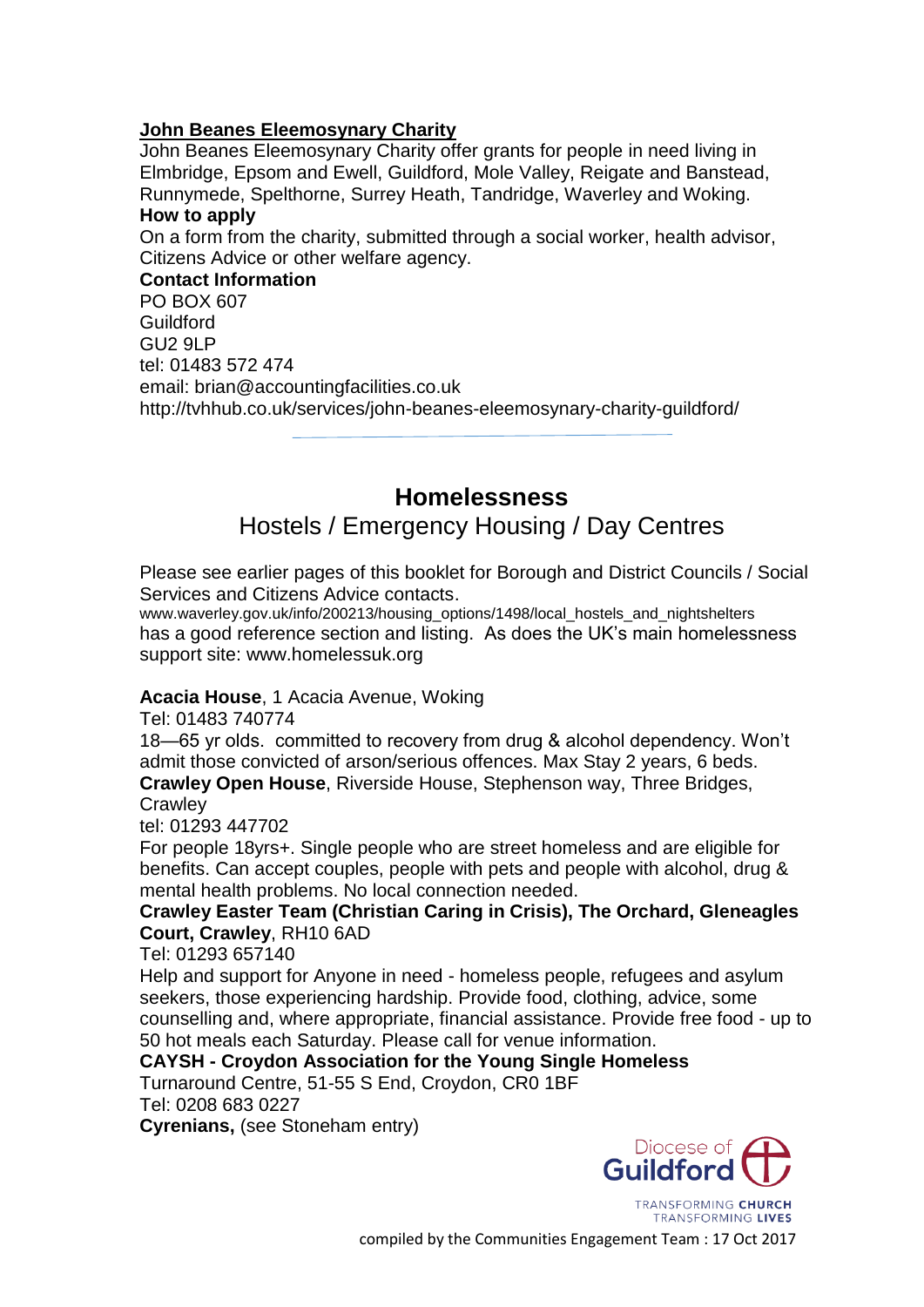**Dorking Night Shelter,** 3 Church Road, Dorking

Tel: 01306 898137

7 beds for people aged 16+. Phone referrals only.

**East to West, 80 High Street, Egham**,TW20 9HE

Tel: 01784 438007

Provides support and advice for 16-17 yr olds in North West Surrey

**Leatherhead Start** (Night Shelter) 3 Church Rd, Leatherhead, KT22 8AT Tel: 01372 377790

Self Referral, Local connection preferred. Minimum age 18

# **Mulberry House, 32 Epsom Rd, Guildford**

Tel: 01483 577375

15 beds for 15 women aged 18 - 35. Entry is by referral only, Must have a link with Surrey area. Self-referral is accepted especially if have Guildford link.

# **Number 5 Project, 3-5 York Rd, Guildford**

Tel: 01483 303495

16 bed shelter for single people, 14 nights stay. Self Referral. Maximum stay 14 nights. Local connection preferred

**PitStop, Leatherhead** / Mole Valley

Tel: 01372 363003

Daytime Drop-in Centre, meals and advice, alcohol/substance misuse and debt support

# **Pound House, 35 Boardschool Rd, Woking**, GU21 5HD

Tel: 01483 720872

10 beds for young single people aged 16-21, max stay 2 years. Must have a local connection to the Surrey boroughs of Woking, Guildford, Surrey Heath or

Runnymede. Referral but Guildford or Woking Council

# **Step by Step, 36 Crimea Rd, Aldershot,** GU11 1UD

Tel: 01252 346105

Hostel for men & women between 16 & 25 yrs. With local connection, maximum stay 13 weeks

#### **Stoneham Housing Assoc. Cyrenian House, 18 Walnut Tree Close, Guildford** Tel: 01483 560762

11 beds for men over 18 years, 1 year max stay. Referrals via Guildford Council Services only

# **Stoneham – 43-47 Grosvenor Road, Aldershot**, GU11 3HL

Tel: 01252 662242

For single people aged 18 – 65yrs. Accept self referrals and agency referrals. Must have a local connection to the Rushmoor Borough Council and Hart District Council area.

#### **Stoneham – Buller Court,** Alexandra Road, **Farnborough**, GU14 6DF Tel: 01252 372462

38 beds for single people aged 18-65, max stay 2 years. Must have a local connection to the Hart District Council or Rushmore Borough Council. Referral via agencies

# **Stoneham – 31 West St, Dorking.**

Tel: 01306 885001

For Single homeless people aged 18 – 65yrs.. Applicants must have a local connection to Mole Valley District Council area. Only accept referrals from Mole

> TRANSFORMING CHURCH TRANSFORMING LIVES

Guildford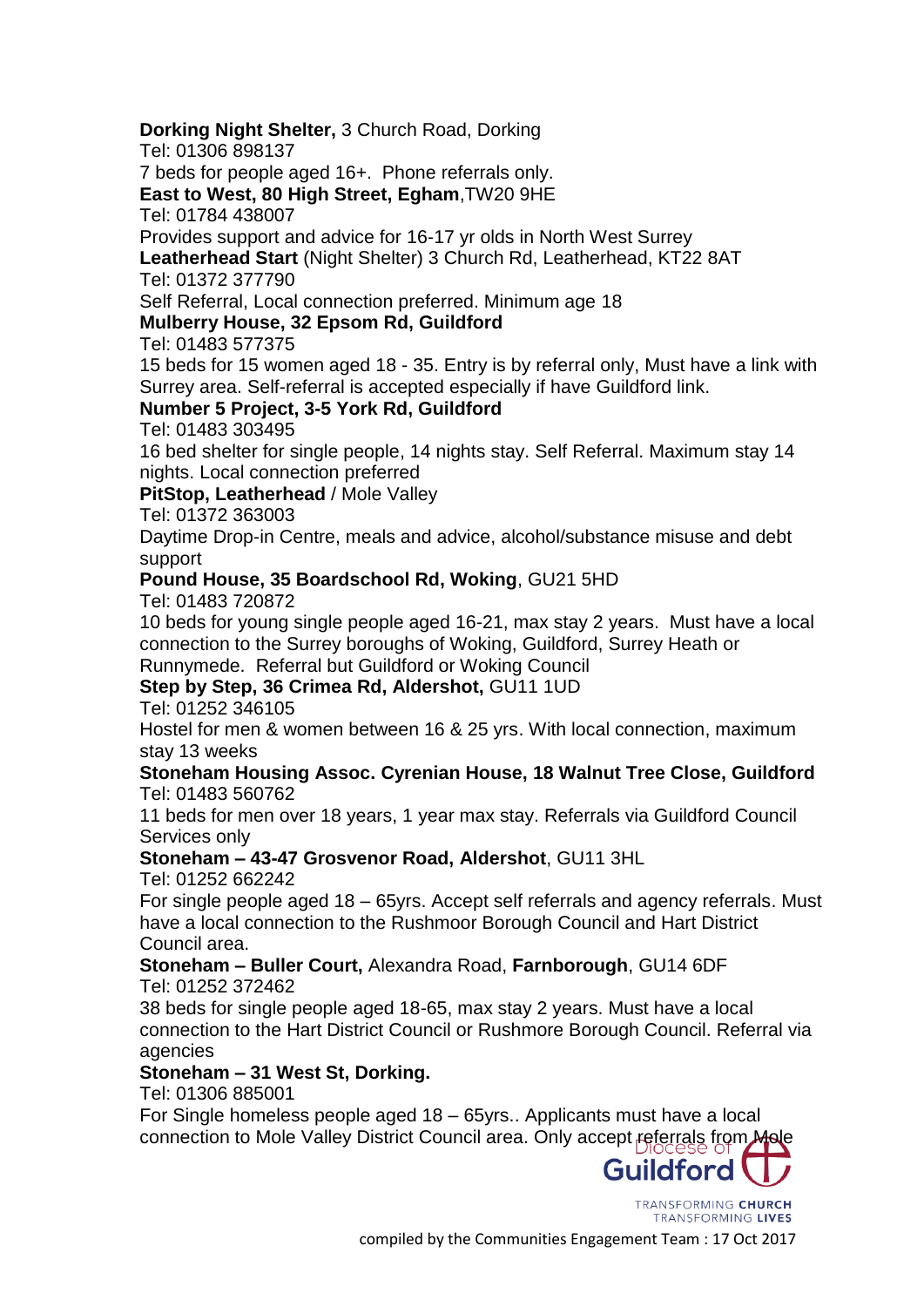Valley District Council Housing Options or ETHOS: The East Surrey Outreach service.

### **Transform Housing - Crescent Project, The Crescent, Heathside Crescent, Woking,** GU22 7AG

Tel: 01483 750616

14 beds for single homeless people aged 18-30. Applicants must have additional support needs. Priority given to those with a local connection to Woking. Max stay 2 years

**Transform Housing-** Simmonds Court, c/o Hawkins House

9 Middle Church Lane, **Farnham**, [GU9 7PP](http://www.homelessuk.org/homeless-england/search-near-me?distance%5bpostal_code%5d=&distance%5bsearch_distance%5d=5&distance%5bsearch_units%5d=mile&items_per_page=25)

Tel: 01252 716271

For Single homeless people aged 25+. Must have a local connection to the Hart District Council, Rushmoor Borough Council or Waverley Borough Council areas. Only accept referrals from Hart DC Housing (01252 774420), Rushmoor BC Housing (01252 398398) and Waverley BC Housing (01483 523452)

**Transform Hostel**, **35 Hersham Rd, Walton**, KT12 1LE Tel:01932 224778

Single people aged 18+. Referrals basis only via Housing Depts. at Elmbridge Borough Council (01372 474597), Runnymede Borough Council (01932 838383 switchboard), Spelthorne Borough Council (01784 44638) and Rentstart. 10 beds, max stay 2 years.

### **Transform Housing – Young Peoples Project t, London Road, Burpham, Guildford,** [GU4 7JS](http://www.homelessuk.org/homeless-england/search-near-me?distance%5bpostal_code%5d=&distance%5bsearch_distance%5d=5&distance%5bsearch_units%5d=mile&items_per_page=25)

Tel: 01483 570241

Young single homeless people aged 16-21yrs, max stay 2 years. Must have a local connection to Surrey

#### **Transform Housing / Thames Homeless Project 35 Hersham Road Hostel, Walton on Thames**, KT12 1LE

Single homeless aged 18 – 65 yrs. Must have a local connection to Elmbridge, Runnymede or Spelthorne. Only accept referrals from the Housing Departments at Elmbridge Borough Council (01372 474597), Runnymede Borough Council (01932 838383 switchboard), Spelthorne Borough Council (01784 44638) and Rentstart. **Vaughan House, 5-7 Chertsey St, Guildford**

Tel: 01483 504704

45 beds for people 18 to 65 yrs. Max Stay 2 years. Offers alcohol rehab **The Vine Day Centre, 33 Station Road, Aldershot** GU11 9FQ

Tel: 01252 400196

Day Centre for vulnerable and homeless adults, mainly but not exclusively aged 25+. many services including housing, counselling, drop in health clinic, drug and alcohol drop in service, lunches etc

**Wayside, 42 Croydon Rd, Reigate**, RH2 0PQ

Tel: 01737 248304

Vulnerable single women aged 16-35, max stay 2 years. Phone to apply **Wey Forward Project/ Stoneham Samuel Cody House, Avondale, Ash Vale**

#### Tel: 01252 516106

6 bed spaces for men and women aged 16 - 21 years (will accept up to the age of 24 in certain circumstances).Personal contribution of £6.70 per week. Must have a connection with Guildford and Waverley.

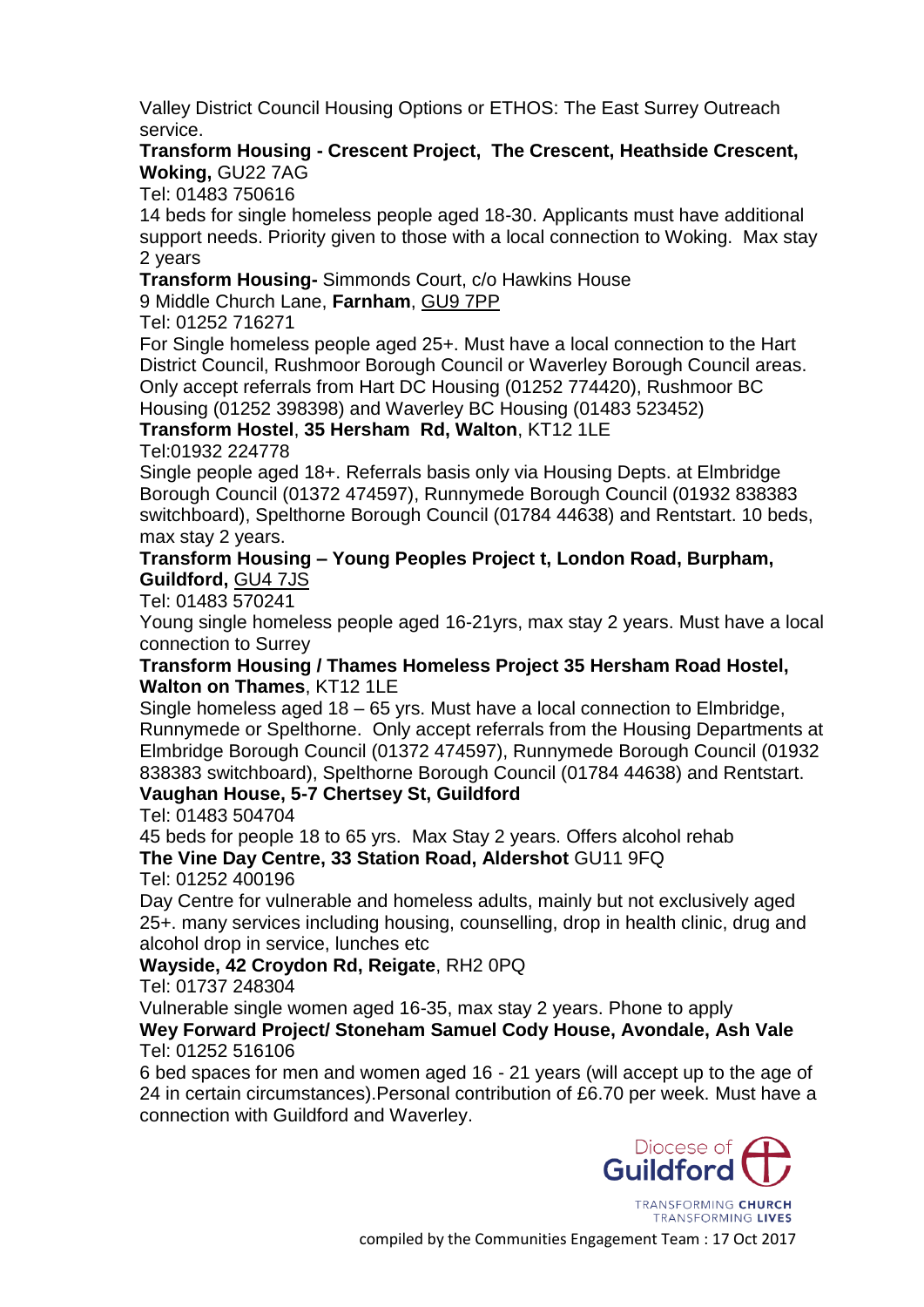# **Winchester Night Shelter,** Jewry Street, Winchester SO23 8RZ

Tel: 01962 862050

16yrs plus. Small charge. 17 beds, max stay 28days. Washing facilities, food, one to one support and clothing supplies

**YMCA Guildford,** Youth Centre**,** Bridge Street, Guildford Tel: 01483 532555 120 beds for people 16 – 30yrs. Either self-funded B&B or Referral via Guildford Borough Council

**York Rd Project, 1 York Rd , Woking,** GU22 7XH

Tel: 01483 728739

Single men & women. Drop in café and advice. Max stay 21 nights. Self referral. **YOU, May Place House, May Place, Basingstoke**, RG21 7NX

Tel: 01256 840110

For single homeless people aged 18-59yrs. Max stay 12 weeks. 20 beds. Self referral & local link preferred.

| <b>AGENCIES AND INFORMATION</b>                                  |                                                 |                                                                                                                                                                                   |
|------------------------------------------------------------------|-------------------------------------------------|-----------------------------------------------------------------------------------------------------------------------------------------------------------------------------------|
| <b>Social Services</b><br>(E.Hants)                              | 0300 5551386<br>(out of hours<br>0300 5551373)  | Working hours<br>email: adult.services@hants.gov.uk                                                                                                                               |
| <b>Social Services</b><br>(Surrey)                               | 0300 200 1005<br>(out of hours<br>01483 517898) | email: contactcentre.adults@surreycc.gov.uk<br>textphone (via Text Relay): 18001 0300 200<br>1005<br>SMS: 07527 182 861 (for the deaf or hard of<br>hearing)                      |
| <b>Job Centre Plus</b>                                           | 0345 608 8545<br>Textphone:<br>0345 608 8551    | Advice and information on benefit entitlement<br>www.gov.uk/contact-jobcentre-plus                                                                                                |
| Citizen's Advice<br><b>Bureaux</b>                               | Local numbers                                   | see page 3 of this booklet. Provides free advice<br>and information on housing and debt issues.<br>Local branches available for appointments                                      |
| Women's Aid                                                      | 0808 2000 247                                   | For those fleeing domestic violence<br>www.womensaid.org.uk                                                                                                                       |
| Message Home                                                     | Freephone/text<br>116 000                       | allows homeless people to tell someone they are<br>ok. Confidential & free<br>email:116000@missingpeople.org.uk<br>www.missingpeople.org.uk                                       |
| <b>National Asylum</b><br><b>Support Service</b>                 | 0808 8000 630                                   | Govt. agency dealing with Asylum seekers and<br>refugees. www.gov.uk/asylum-support                                                                                               |
| <b>British Red Cross</b><br>Society, +<br><b>Refugee Support</b> |                                                 | 0344 871 11 11   Provides help and support, signposts re tracing,<br>accommodation, clothes. bedding and food<br>vouchers Refugee Drop in centres in<br>Portsmouth & Southampton. |

TRANSFORMING CHURCH **TRANSFORMING LIVES** 

Guildford<sup>(</sup>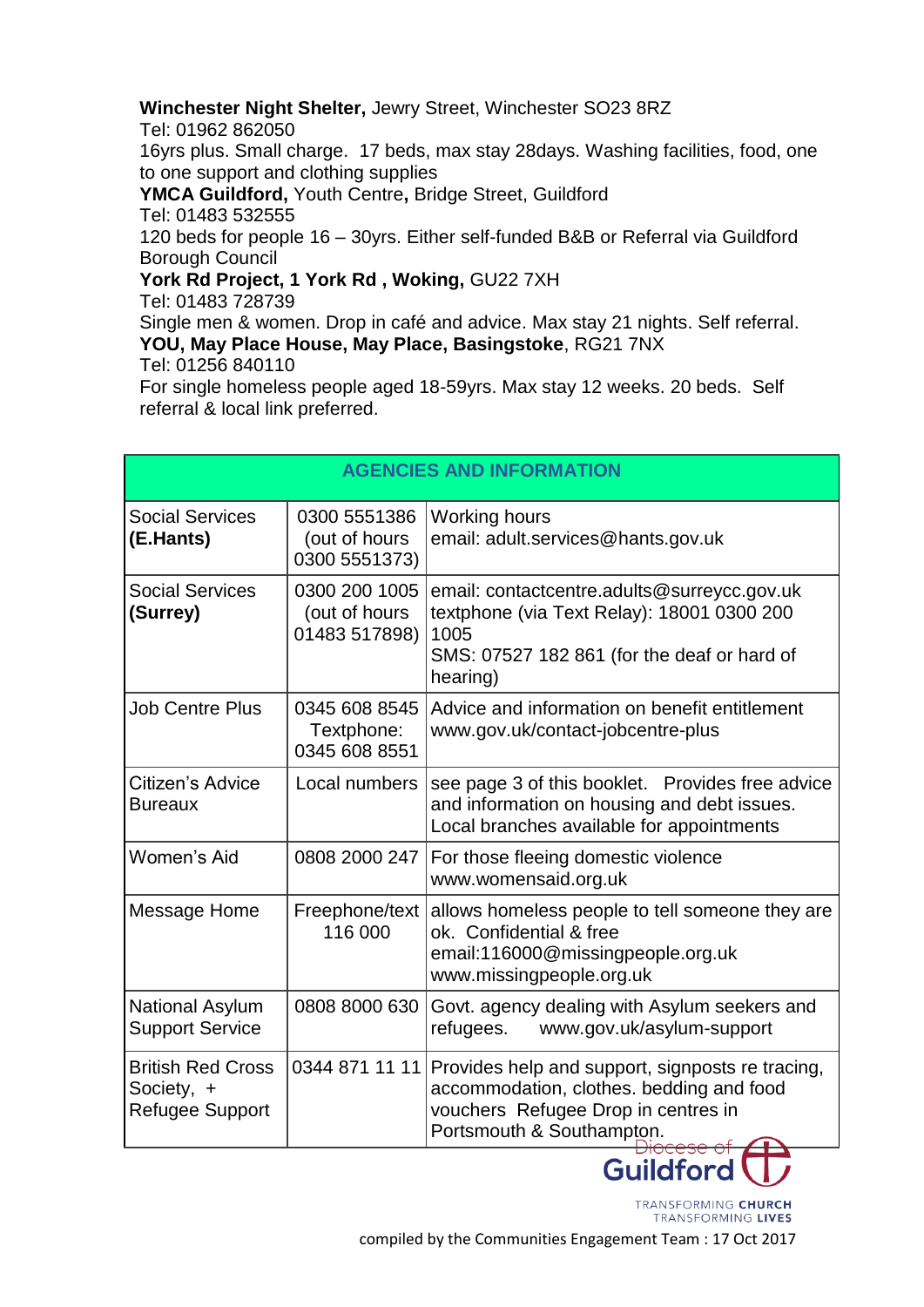| Shelter, 88 Old St,   0334 3301234<br>London | Freephone    | Advice for Homeless people and those<br>threatened with homelessness.<br>www.shelter.org.uk                                                               |
|----------------------------------------------|--------------|-----------------------------------------------------------------------------------------------------------------------------------------------------------|
| Kingston Borough<br>Council                  | 020 85475003 | Homeless people and Housing advice are as<br>follows:<br>email:housing@kingston.gov<br>Guildhall 2, High Street, Kingston-upon-Thames,<br><b>KT1 1EU.</b> |

| <b>USEFUL WEB SITES</b>                     |                                                                                                                |  |
|---------------------------------------------|----------------------------------------------------------------------------------------------------------------|--|
| www.crisis.org.uk                           | Housing and campaign<br>information                                                                            |  |
| www.communities.gov.uk/housing/homelessness | Govt. information and<br>statistics.                                                                           |  |
| www.gov.uk                                  | Govt advice and information<br>on benefits & housing benefit.                                                  |  |
| www.homeless.org.uk                         | umbrella organisation of 480<br>groups working with homeless<br>people in the UK, and provides<br>information. |  |
| www.housingjustice.org.uk                   | Voice of Christian action,<br>supporting night shelters and<br>uniting Christians to work for<br>change.       |  |
| www.olderhomelessness.org.uk                | Raising the profile of older<br>homeless people in Britain                                                     |  |
| www.adviceguide.org.uk                      | Practical CAB information on<br>rights, benefits, debt etc.                                                    |  |

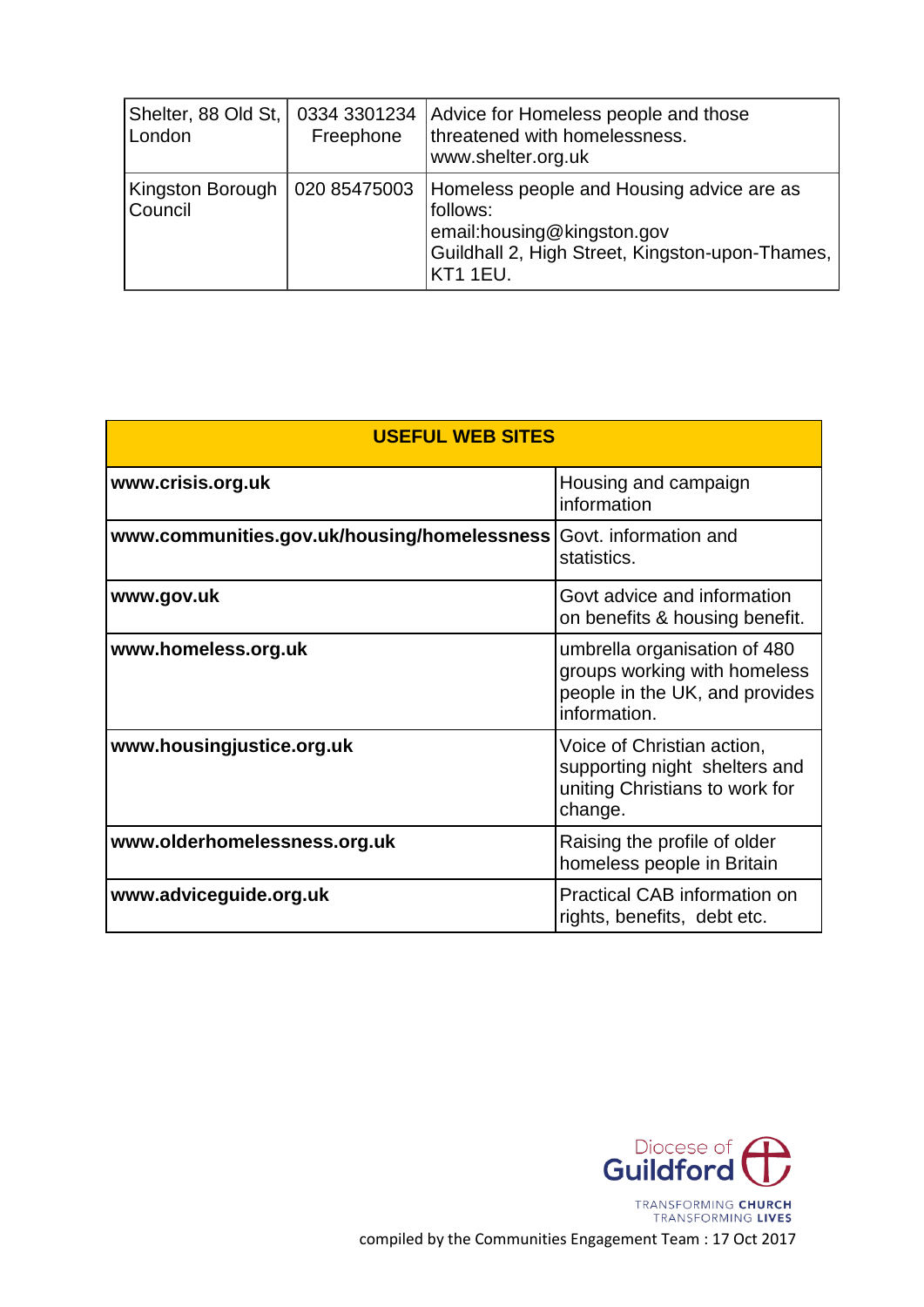# **Foodbanks and Emergency Support by Borough**

# **Elmbridge**

**Food**

#### **Walton and Hersham Foodbanks** (Trussell Trust)

[St Peter's Church,](http://www.stpetershersham.com/) Burwood Road, Hersham, Surrey, KT12 4AA Open: Monday 15:00 - 17:00 and Tuesday 14:00 - 16:00 tel: 07745 256753 St John's Church, The Furrows (off Ambleside Avenue), Walton on Thames,KT12 3JQ Thursdays & FridaysOpen: 11:00 - 13:00 tel: 07745 256748

email: info@waltonhersham.foodbank.org.uk http://waltonhersham.foodbank.org.uk

#### **East Elmbridge Foodbanks** (Trussell Trust)

covers: Esher, Claygate, Thames Ditton, Molesey and linked areas.

Esher Green Baptist Church, 6, Park Road, Esher, KT10 8NP Open: Tuesday 10am-11am Tel: 07398 195151 St Peters Church, Walton Road, West Molesey, KT8 2QF Open: Thursday 10am-11am Tel: 07398 195151 email: info@eastelmbridge.foodbank.org.uk http://eastelmbridge.foodbank.org.uk/

**Cobham Foodbank** (Trussell Trust)

Methodist hall, Cedar Road, Cobham KT11 2AA Operate a voucher system to obtain food tel: 01932 450282 email: [manager@cobhamarea.foodbank.org.uk](mailto:manager@cobhamarea.foodbank.org.uk) <http://cobhamarea.foodbank.org.uk/>

#### **Furniture**

**Besom: Esher ,Claygate, and Chessington** Supplies free beds, bedding, and white goods, as available. tel: 07780 918129 e-mail: info@besominesher.com Website: www.besom.com/local-besoms/esher-claygate-and-chessington

**Kingston Community Furniture** Offer quality reusable furniture to families in need and the general public. They offer a broad range of products all very competitively priced and can deliver for a small charge. Their coverage stretches across most of Surrey, especially Elmbridge, Epsom & Ewell, Runnymede and

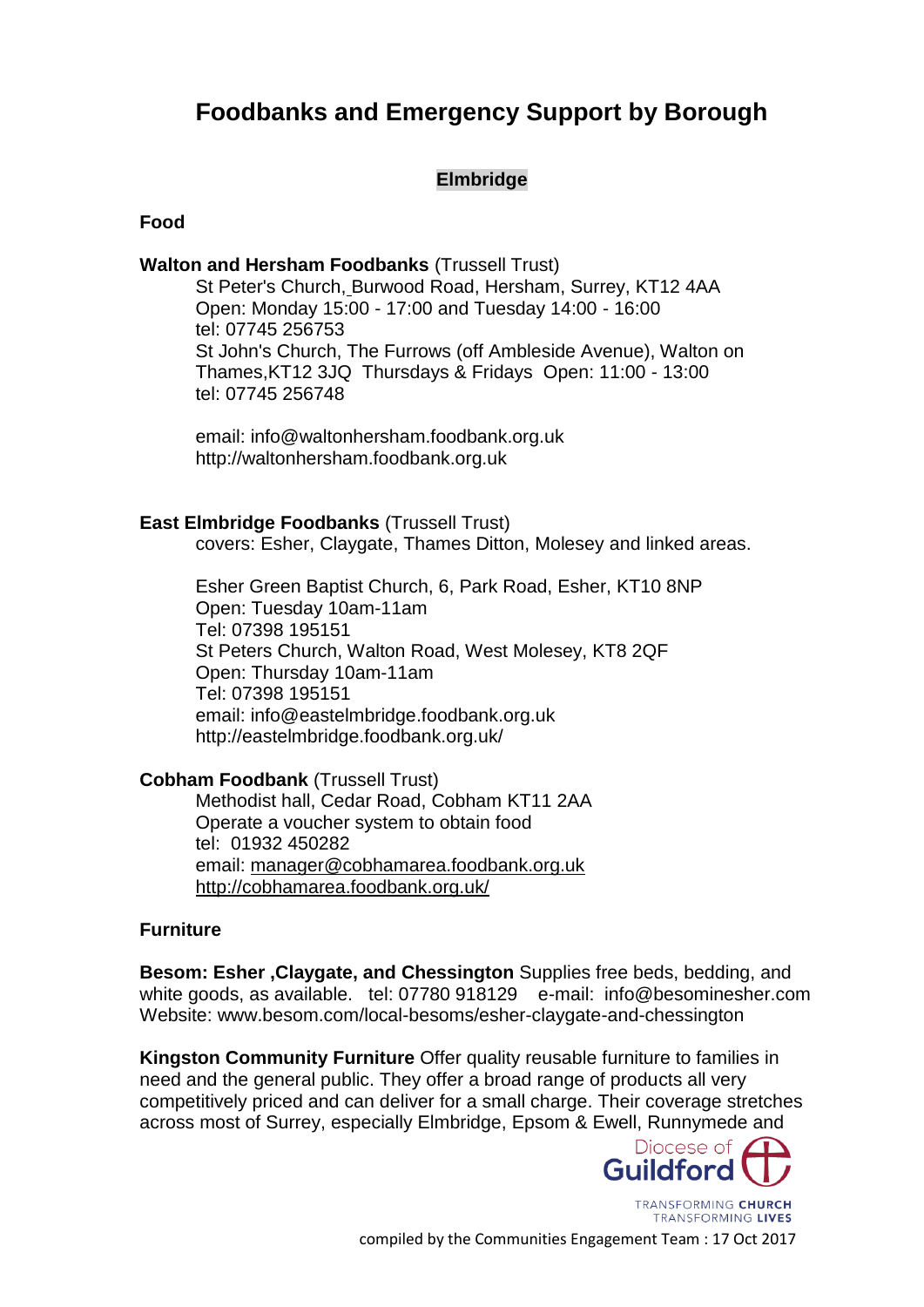Spelthorne, and many areas of South London. Delivery will usually be made within a week.

tel: 020 8942 5500 website: www.kingstoncommunityfurniture.org.uk email: enquiries@kcfurniture.org.uk

**The Surrey Reuse Network** aims to find new homes for unwanted furniture and kitchen appliances, and offers a wide range of good quality items at affordable prices. The network is made up of local charities who all aim to support local communities, families in need; as well as offering training and employment opportunities. tel:0800 082 0180 email: shop@surreyreusenetwork.org.uk www.surreyreusenetwork.org.uk

----------------------------------------------------------------

#### **Sutton** (Trussell Trust)

**[Sutton Salvation Army Church](http://maps.google.com/maps?oe=UTF-8&gfns=1&q=SM1+4DD&um=1&ie=UTF-8&hq=&hnear=Sutton+SM1+4DD,+UK&ei=q-62TMyhGM6OjAfbxbiVCg&sa=X&oi=geocode_result&ct=title&resnum=1&ved=0CBMQ8gEwAA)**, Benhill Avenue, Sutton, SM1 4DD Open: Monday's and Friday's from 12pm - 2pm **[Apple Lodge,](http://maps.google.co.uk/maps?q=Sutton+Court,+Sutton&oe=utf-8&rls=org.mozilla:en-US:official&client=firefox-a&um=1&ie=UTF-8&hq=&hnear=Sutton+Ct,+Sutton,+Greater+London+SM2+5&gl=uk&ei=Zu62TNKmIcSa4Abz6oHoCQ&sa=X&oi=geocode_result&ct=title&resnum=1&ved=0CBkQ8gEwAA)** Sutton Court (off the Brighton Road), Sutton Open: Wednesday's from 6.30pm - 8pm *Bishop Andrew's Church*, Wigmore Road, Carshalton Open: Thursday's from 12-2pm tel: 07525 838 640 email: info@suttonfoodbank.org.uk http://sutton.foodbank.org.uk/

----------------------------------------------------------------

#### **Epsom and Ewell**

#### **Food**

(Trussell Trust tel: 020 8766 8221 email: [foodbank@generation.org.uk](mailto:foodbank@generation.org.uk) Generation Resource Centre, Ruxley Lane ,Ewell KT19 OJG

| <b>Tadworth</b> | Merland Rise Church, Merland Rise, Tadworth, KT20 5JP                       |
|-----------------|-----------------------------------------------------------------------------|
|                 | Open: Tuesday: 10.00am - 12 noon                                            |
| Ewell           | Ewell Centre, Ruxley Church, Ruxley Lane, West Ewell, KT19 0JG              |
|                 | Open: Wednesday: 2.00 - 4.00pm                                              |
|                 | Leatherhead North Leatherhead Community Centre, Kingston Road, Leatherhead, |
|                 | <b>KT227PX</b>                                                              |
|                 | Open: Saturday: 10.00 - 11.15am                                             |
| <b>Banstead</b> | Banstead Church Institute, High Street, Banstead, SM7 2NG                   |
|                 | Open: Thursday: 3.00 - 4.30pm                                               |
| <b>Epsom</b>    | Epsom Methodist Church, Ashley Road, Epsom, KT18 5AQ                        |
|                 | Open: Friday: 2.00 - 4.00 pm                                                |
|                 |                                                                             |

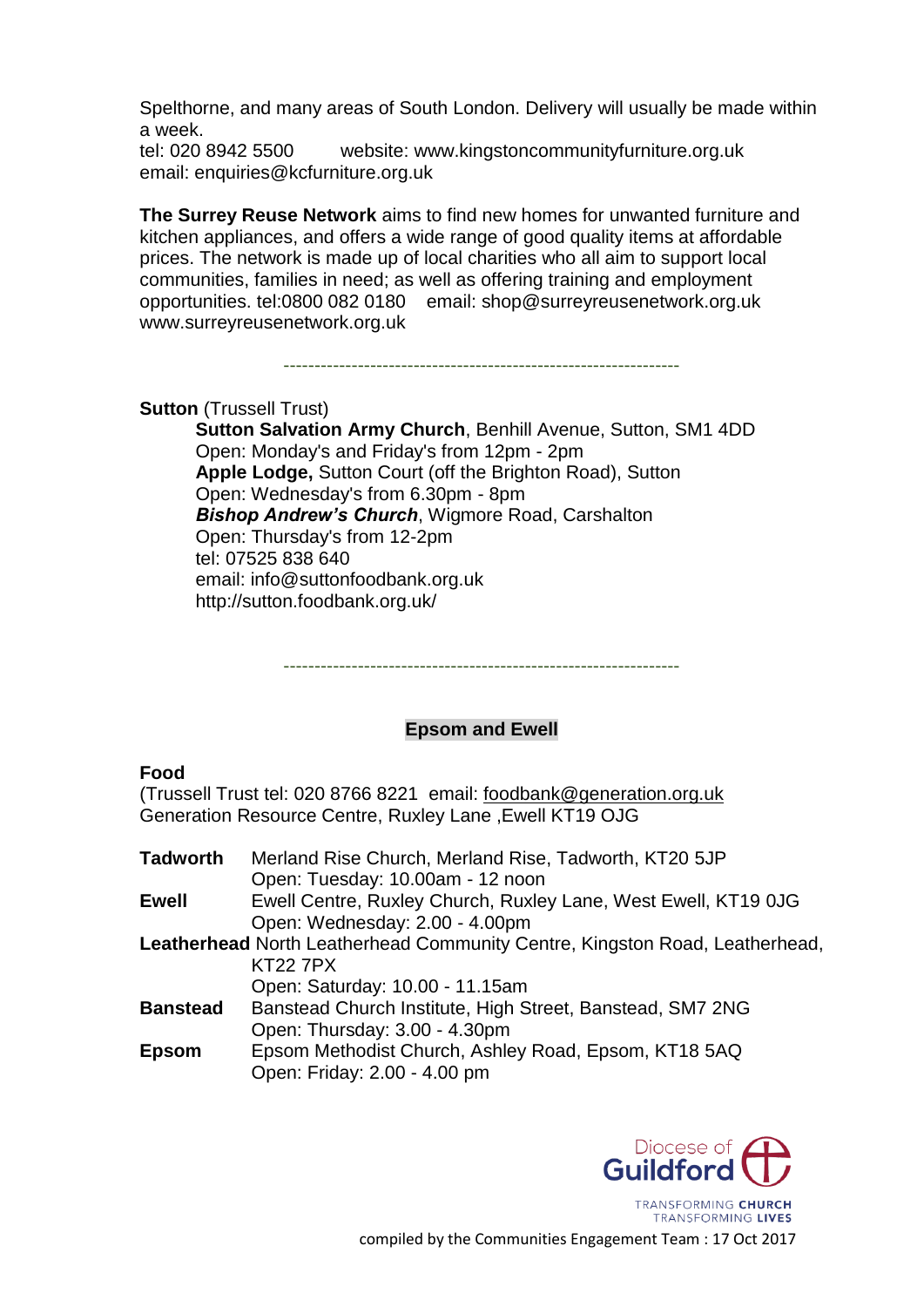**The Meeting Room (Epsom & Leatherhead) –** runs daytime drop in centres for homeless, socially isolated and vulnerable people living within our community. Our drop-in centres operate each week at the following venues:

Monday : Crescent Centre, 23 The Crescent, Leatherhead 11 - 2 Tuesday : Ashtead Baptist Church, Barnett Wood Lane 12.20 - 3.30 Wednesday : St Barnabas Church, Temple Road, Epsom 11.30 - 2.30 Thursday : Kings Church, Longmead Road, Epsom 11 - 2 Thursday : Crescent Centres, 23 The Crescent, Leatherhead 11 - 2 Friday : Our Lady of Sorrows, Lower Rd, Effingham 11 - 2 http://www.themeetingroom.biz/ tel: 07413 978422 email: the meetingroom123@gmail.com

#### **Furniture**

**The Surrey Reuse Network** aims to find new homes for unwanted furniture and kitchen appliances, and offers a wide range of good quality items at affordable prices. The network is made up of local charities who all aim to support local communities, families in need; as well as offering training and employment opportunities. tel:0800 082 0180 email: shop@surreyreusenetwork.org.uk www.surreyreusenetwork.org.uk

----------------------------------------------------------------

### **Guildford**

#### **Food**

#### **Guildford Salvation Army Drop-In and Food Crisis Centre**

Woodbridge Road, Guildford, Surrey, GU1 4QQ

Run a drop-in centre for anyone who fancies a cup of tea and a bit of company. They also provide food parcels to those in need. This service is operated in partnership with a number of local groups and agencies. Individuals and families who meet certain criteria are issued with a food voucher which can be exchanged for a food parcel

For up-to-date details of opening times, tel: 01483 506763 / 01483 575 128 email: guildford@salvationarmy.org.uk

#### **North Guildford Foodbank & Free Café**

Park Barn, St Clare's church, Cabell Rd, Park Barn, Guildford, GU2 8JW Open: Wednesday mornings from 8.45 – 10.45 am & Fridays 5.30pm to 6.30 pm

New Hope Centre, Bellfields

Open: Friday evenings from 6.30 pm to 7.30 pm

Bushy Hill Community Centre, Merrow

Open: Thursday afternoons from 4.30pm to 6.30pm

Works on a referral/ voucher system (details on the website:). A free Café is open

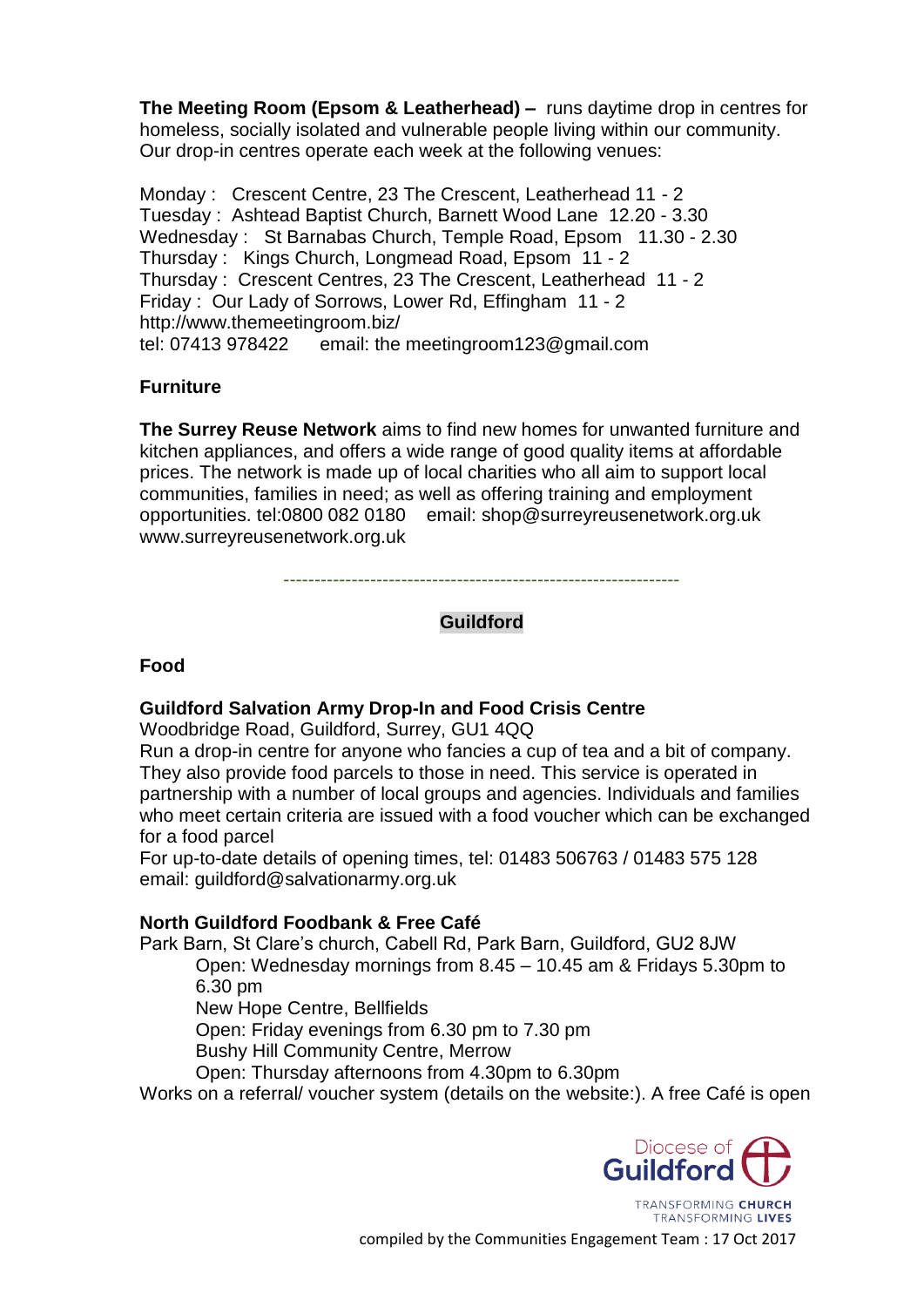when the foodbanks are and offers refreshment and cake along with a listener email:northguildfordfoodbank@gmail.com web:www.northguildfordfoodbank.co.uk

**The Guildford Action Drop-in Centre** Beverley Hall Community Centre, 71 Haydon Place, Guildford, GU1 4ND An open door service for those who are homeless, those on low incomes or are isolated. Open: 8.30am till 3.30pm Monday to Friday. tel: 01483 560003 email: info@guildfordaction.org.uk http://www.surreycommunity.info/guildfordaction/

**Ash Food Bank** (part of Farnham Foodbank, Trussell Trust) The Chapel, Wharf Road, Ash Vale, GU12 5AX. Opening times: Tuesday between 11am and 1pm Run by volunteers from local churches, part of: Trussell Trust, Farnham Foodbank Website: www.farnham.foodbank.org.uk email: info@farnham.foodbank.org.uk tel: 0790 1581539

#### **Furniture**

**Besom**: **Guildford** - Supplies free beds , bedding and white goods, as available. tel: 07929 037101 e-mail: info@guildfordbesom.com website: www.besom.com/local-besoms/guildford

**Furniture Link –** recycle donated furniture and may be able to assist low income families. Unit 2, Merrow Business Park, Merrow, Guildford, GU4 7WA tel: 0800 082 0180 email: enquiries@furniturelinkguildford.com www.furniturelinkguildford.com

**The Surrey Reuse Network** aims to find new homes for unwanted furniture and kitchen appliances, and offers a wide range of good quality items at affordable prices. The network is made up of local charities who all aim to support local communities, families in need; as well as offering training and employment opportunities. tel:0800 082 0180 email: shop@surreyreusenetwork.org.uk www.surreyreusenetwork.org.uk

----------------------------------------------------------------

#### **Kingston upon Thames**

**Food**

Trussell Trust **Chessington** The Kings Centre, Coppard Gardens, KT9 2GZ Open: Wed 9-11am tel: 020 8391 1100 **Kingston** United Reform Church, Eden Street, KT1 1HZ Open: Tues & Friday 11am -2pm tel: 020 8391 1100



TRANSFORMING CHURCH **TRANSFORMING LIVES**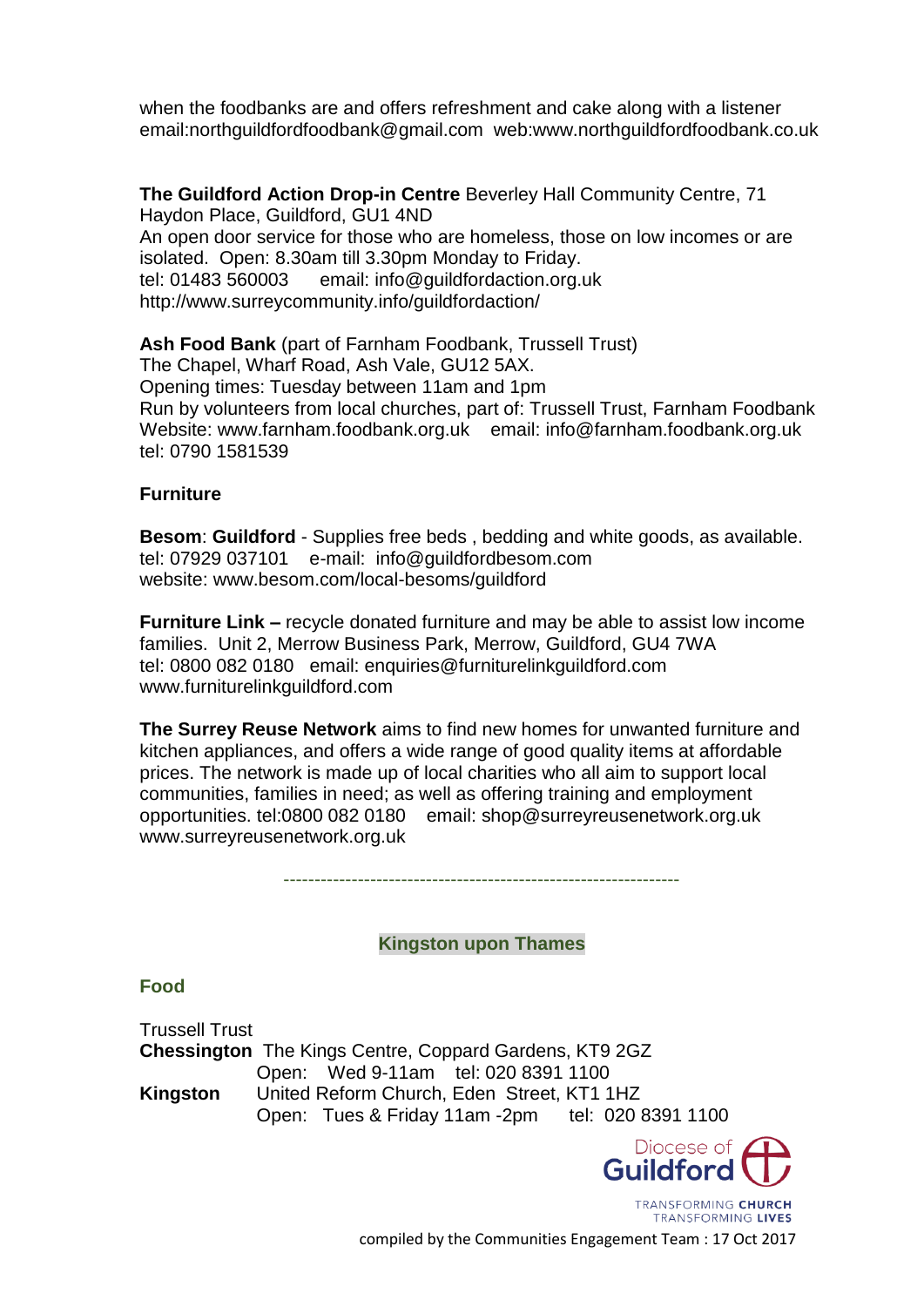|                 | <b>New Malden</b> Baptist Church, 1a, Westbury Road, KT3 5BE                                                     |  |
|-----------------|------------------------------------------------------------------------------------------------------------------|--|
|                 | Open: Thurs 10am-12.30pm tel: 020 8391 1100                                                                      |  |
| <b>Surbiton</b> | Surbiton New Life Baptist Church, Langley Road, Surbiton KT6 6LN<br>Open: Monday 6pm - 7:30pm tel: 020 8391 1100 |  |
|                 |                                                                                                                  |  |

#### **Furniture**

**Kingston Community Furniture** Offer quality reusable furniture to families in need and the general public. They offer a broad range of products all very competitively priced and can deliver for a small charge. Their coverage stretches across most of Surrey, especially Elmbridge, Epsom & Ewell, Runnymede and Spelthorne, and many areas of South London. Delivery will usually be made within a week.

tel: 020 8942 5500 email: enquiries@kcfurniture.org.uk website: www.kingstoncommunityfurniture.org.uk

#### **Furniture**

**The Surrey Reuse Network** aims to find new homes for unwanted furniture and kitchen appliances, and offers a wide range of good quality items at affordable prices. The network is made up of local charities who all aim to support local communities, families in need; as well as offering training and employment opportunities. tel:0800 082 0180 email: shop@surreyreusenetwork.org.uk www.surreyreusenetwork.org.uk

----------------------------------------------------------------

#### **Mole Valley**

#### **Food**

**Dorking** (Trussell Trust) The Christian Centre, Church Street, Dorking, RH4 1DW Foodbank Vouchers can be exchanged on Tuesdays 5pm - 6.30pm & Thursdays 2.30pm – 4pm

Enquiries via email: info@dorkingarea.foodbank.org.uk tel: 01306 887697

#### **Furniture**

**Besom:** Will supply free beds, bedding and white goods as available. **Ashtead and Leatherhead** tel: 0790 679 380 e-mail: besominashtead@gmail.com Website: www.besom.com/local-besoms/ashtead-and-leatherhead **Dorking** tel: 07765 598 854 e-mail: dorkingbesom@live.co.uk Website: www.besom.com/local-besoms/dorking

**The Surrey Reuse Network** aims to find new homes for unwanted furniture and



**TRANSFORMING LIVES**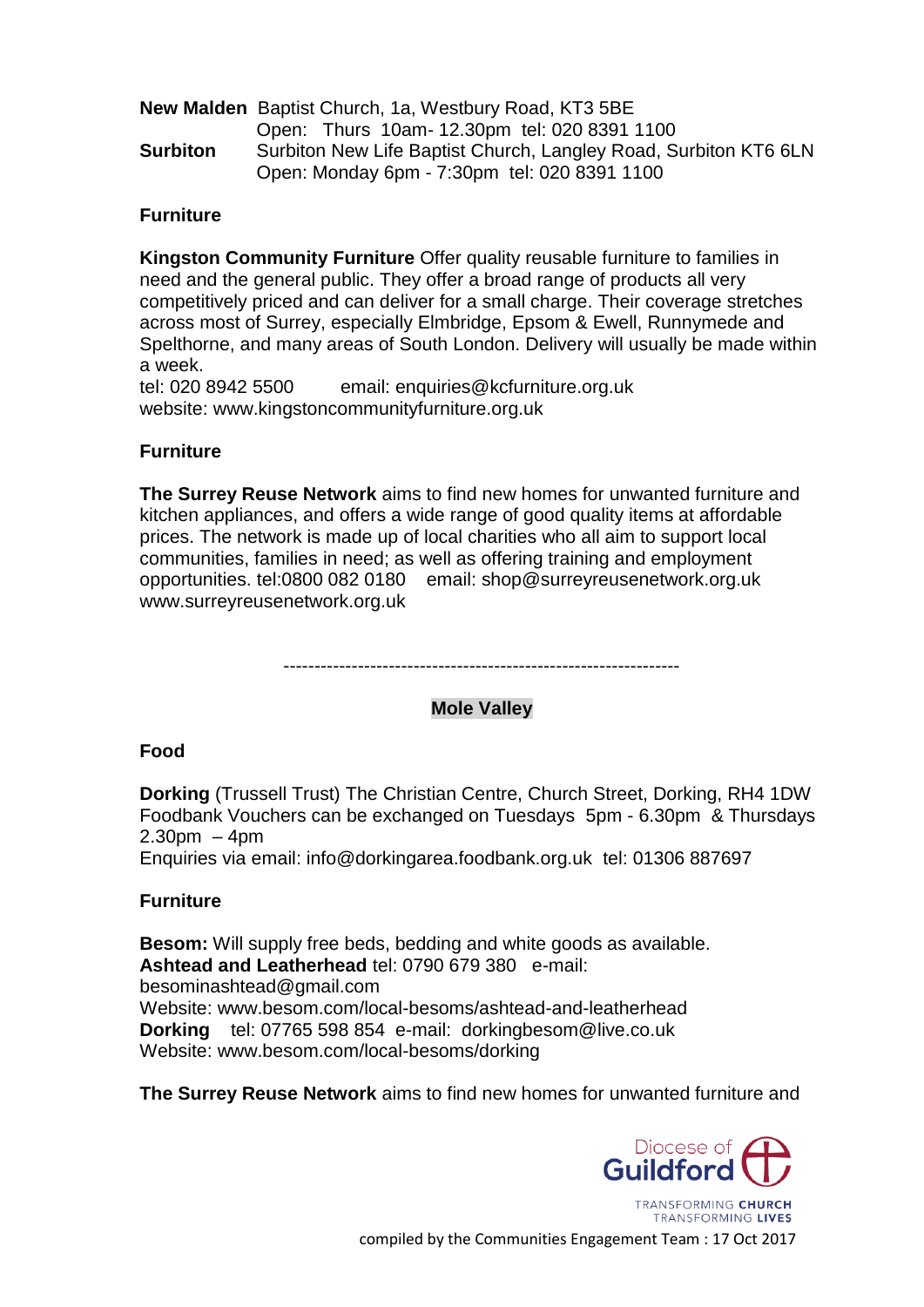kitchen appliances, and offers a wide range of good quality items at affordable prices. The network is made up of local charities who all aim to support local communities, families in need; as well as offering training and employment opportunities. tel:0800 082 0180 email: shop@surreyreusenetwork.org.uk www.surreyreusenetwork.org.uk

----------------------------------------------------------------

### **Reigate, Banstead & Redhill**

**Food**

#### **Redhill - Welcare in East Surrey**

Christian charity which works specifically with families in which there is a child under seven or one on the way and hand out food parcels (via appointment only)on a one-off basis to these families in need.

Clothes Bank, Cookery courses, Money Advise are available, call for details Welcare in East Surrey Welcare House, 24 Warwick Road, Redhill, RH1 1BU tel: 01737 780884 email: redhill.admin@welcare.orgwebsite: www.welcare.org

**Redhill - Foodbank at St Matthew's Church**, Station Road, Redhill, RH1 1DL

Open: Monday, Wednesday and Friday from 12pm – 2pm Works on a voucher system with local agencies tel: 07849 253085 email: admin@redhillfoodbank.org.uk www.redhillfoodbank.org.uk

#### **Redhill** - Renewed Hope Trust

c/o St. Matthew's Church, Station Road, Redhill RH1 1DL RHT is a local based charity supported by 15 local churches. They provide a hot meal at lunch time, offer food parcels, run shelters and assistance programmes for the homeless and disadvantaged tel: 07943685660 or 07398143031 email: [info@rhtes.org](mailto:info@rhtes.org)  http://www.rhtes.org

**Reigate - LoveWorks** currently have three food banks in the Borough of Reigate and Banstead which work on a voucher system:

**Food Bank 1:** Merstham Community Facility, 44 Portland Drive, Merstham Open every Saturday afternoon from 2 – 4pm;

**Food Bank 2:** The Reigate Baptist Church, Sycamore Walk, Reigate RH2 7LR Open every Monday evening from 6 – 7.45pm.

**Food Bank 3:** Merstham Community Facility, 44 Portland Drive, Merstham Open every Tuesday afternoon from 4 – 6pm;

tel: 07912 628013 email: info@loveworks.org.uk www.loveworks.org.uk

**Reigate – Easter Project -** St Mary's Church Hall, Chart Lane Reigate RH2 7RN Every Saturday afternoon the Easter Project volunteers serve a free cooked homemade dinner.

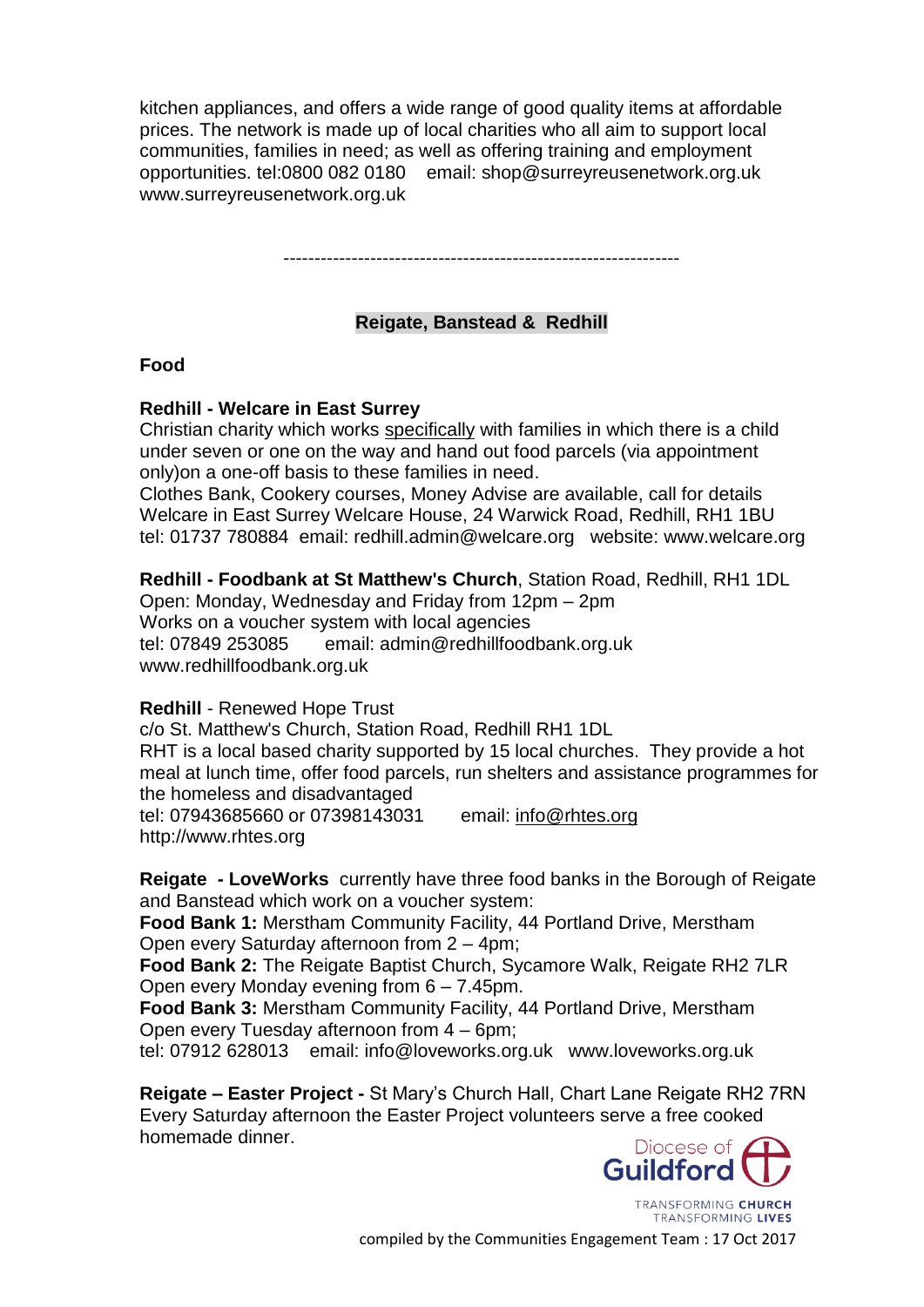between 1.00pm and 2.00pm. Opening times: 12.30pm-2.30pm. Donations welcome. Easter Project Saturday Art Group from 10.30am

**Merstham Community Café** – plans to open soon. http://mersthamcc.org.uk/

**Caterham Foodbank** (Trussell Trust) Operates a voucher system Caterham Baptist Church, Beechwood Road, CR3 6NA Open: Monday 12pm – 2pm Centenary Hall, Sacred Heart Church, Essendene Road, CR3 5PA Open: Thursday 12pm – 2pm

#### **Furniture**

**Furnistore** NORTH of the A25 and East of the A23 Holmethorpe Industrial Estate, 46, Holmethorpe Ave, **Redhill** RH1 2NL Good quality unwanted secondhand items of furniture and household goods are distributed at subsidised rates to those on low incomes. Delivery fee £10. Open: Mon- Sat 10am – 4pm. tel: 01737 77133 has Facebook page

**The Surrey Reuse Network** aims to find new homes for unwanted furniture and kitchen appliances, and offers a wide range of good quality items at affordable prices. The network is made up of local charities who all aim to support local communities, families in need; as well as offering training and employment opportunities. tel:0800 082 0180 email: shop@surreyreusenetwork.org.uk www.surreyreusenetwork.org.uk

----------------------------------------------------------------

# **Tandridge , Godstone , Caterham**

**Caterham** Food Bank (Trussell Trust) a red voucher system operates at 2 centres: Caterham Baptist Church, Beechwood Road, CR3 6NA Open: Monday 12pm-2pm Centenary Hall, Sacred Heart Church, Essendene Road, CR3 5PA Open: Thursday 12pm – 2pm Further info email: [info@caterham.foodbank.org.uk](mailto:info@caterham.foodbank.org.uk)

**East Grinstead (Trussell Trust)** 

The Jubilee Community Centre, Charlwoods Road, East Grinstead, RH19 2HL

Mon 1.00 pm to 3.00 pm

- Wed 10.00 am to 12.00 noon
- Fri 1.00 pm to 3.00 pm

Lingfield & Dormansland Community Centre, High Street, Lingfield, RH7 6AB Fri 1.30 - 2.30pm

Enquiries: info@eastgrinstead.foodbank.org.uk tel: 07983 209940

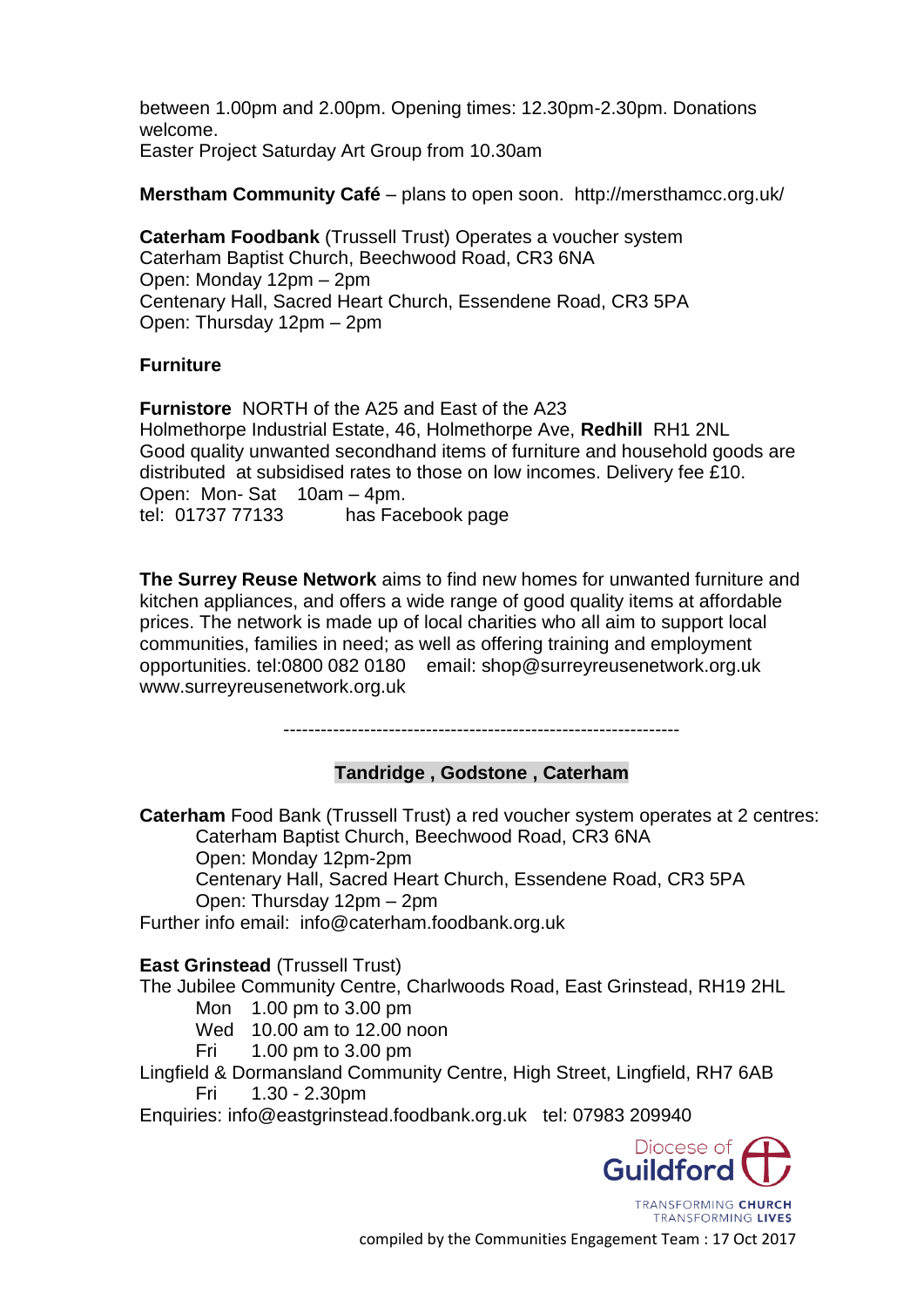# **Horley**

Churches for Horley Foodbank provide basic food parcels via a voucher system Wednesday 12:30 – 2:30pm & Friday 2pm – 4pm Horley Methodist Church, Victoria Road, Horley, RH6 7AS tel: 07731 887 439 Website: www.horleyfoodbank.com

# **Runnymede; Chertsey, Addlestone**

# **Food**

**Chertsey** (Trussell Trust) The Beacon Church, 95 Guildford Street, Chertsey Open - Wednesday: 10.00am - 12.00pm **Egham** (Trussell Trust) Virginia Lodge, The Waspe Farm carpark, 68 Station Road Open - Monday: 10.00am - 12.00pm **Addlestone** (Trussell Trust) Addlestone Baptist Church, 5 Crouch Oak Ln, Addlestone KT15 2AN Open - Tuesday & Thursday: 10.00am - 12.00pm or email: [info@runnymede.foodbank.org.uk](mailto:info@runnymede.foodbank.org.uk) **Addlestone** (Trussell Trust) The Kings Centre, Marsh Lane, Addlestone KT15 1UL Open - Friday: 10.00am - 12.00pm For enquiries about all the above foodbanks: 01932 988350 email: info@runnymede.foodbank.org.uk

**Addlestone Salvation Army** Church Road, Addlestone KT15 1SG Operate 'Tin a Week' for non-perishable food items and will make donations as and when food is available. A referral system is used Tel: 01932 829678 website: www.addlestonesalvationarmy.org.uk/tin-a-week

# **Furniture**

**Besom: Runnymede** Supplies free beds ,bedding and white goods as available. tel 01784 470387 e-mail thebesom@btinternet.com website: www.besom.com/local-besoms/runnymede

**The Surrey Reuse Network** aims to find new homes for unwanted furniture and kitchen appliances, and offers a wide range of good quality items at affordable prices. The network is made up of local charities who all aim to support local communities, families in need; as well as offering training and employment opportunities. tel:0800 082 0180 email: shop@surreyreusenetwork.org.uk www.surreyreusenetwork.org.uk

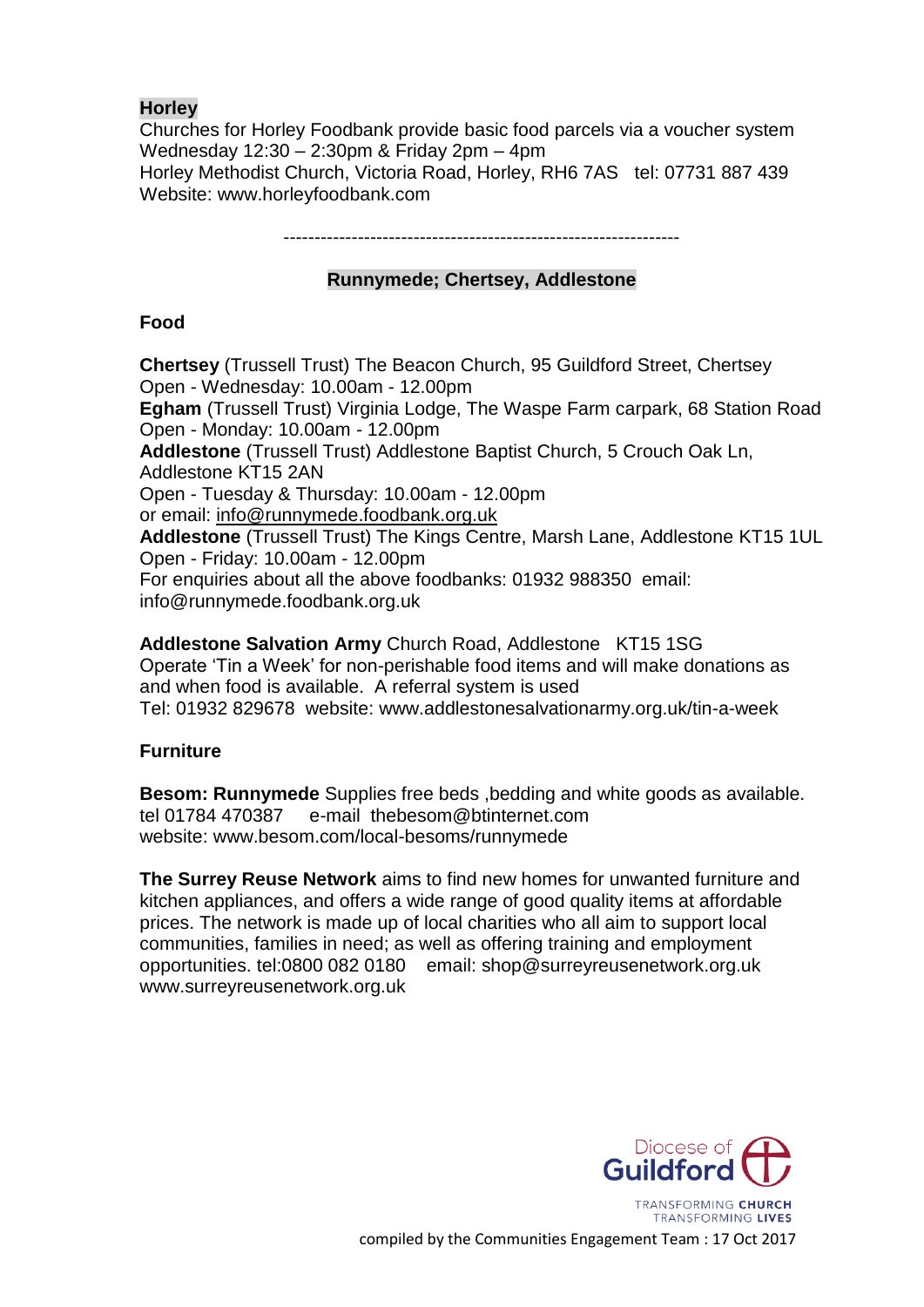#### **Surrey Heath**

#### **Food / Furniture**

**St Vincent de Paul Society Charity Shop** - Sparvell Way, Camberley, GU15 3SF The St Vincent de Paul Society is an international Christian charity that works at a local level tackling poverty and disadvantage by providing practical help to those in need. In Camberley, they run a food bank, a furniture redistribution scheme and a befriending service. Their shop aims to provide fund to support this work as well as providing affordable items to the local community.

Tel: 01276 679659 stvincentscamberley@hotmail.com

**Besom: Camberley/Frimley/ Frimley Green / Bagshot & Deepcut;** are now the main organisation supplying food in the area. They also can help with towels/kitchen packs/new mum packs etc. For referrals/ general information please tel: 07527 396683 e.mail camberleybesom@googlemail.com

**Beacon Church Camberley** Berkshire Road, Camberley, GU15 4DG Furniture Project- will collect goods and items, and deliver locally. tel: 01276 670650

**The Surrey Reuse Network** aims to find new homes for unwanted furniture and kitchen appliances, and offers a wide range of good quality items at affordable prices. The network is made up of local charities who all aim to support local communities, families in need; as well as offering training and employment opportunities. tel:0800 082 0180 email: shop@surreyreusenetwork.org.uk www.surreyreusenetwork.org.uk

----------------------------------------------------------------

# **Waverley**

**Food**

**Farnham Vineyard** (Trussell Trust), The Vineyard Centre, Church House, Union Rd, Farnham, GU97PT. Parcels are supplied on receipt of a voucher obtained from a range of local agencies. Open: Mon and Fri:11am- 1pm tel: 0790 1581539 email: [info@farnham.foodbank.org.uk](mailto:info@farnham.foodbank.org.uk)  www.farnhamfoodbank.org.uk

St. Mark's Church, Alma Lane, Upper Hale, Farnham GU9 0LT Open: Wed 11.00am - 1.00pm

#### **Haslemere**

Haslemere Food bank vouchers system operates locally to supply three days of food for a family or single person. Enquiries for help, to donate or if you want to volunteer as a helper can be made via David Rice email: [dnarice@btinternet.com](mailto:dnarice@btinternet.com) , 01428 642787

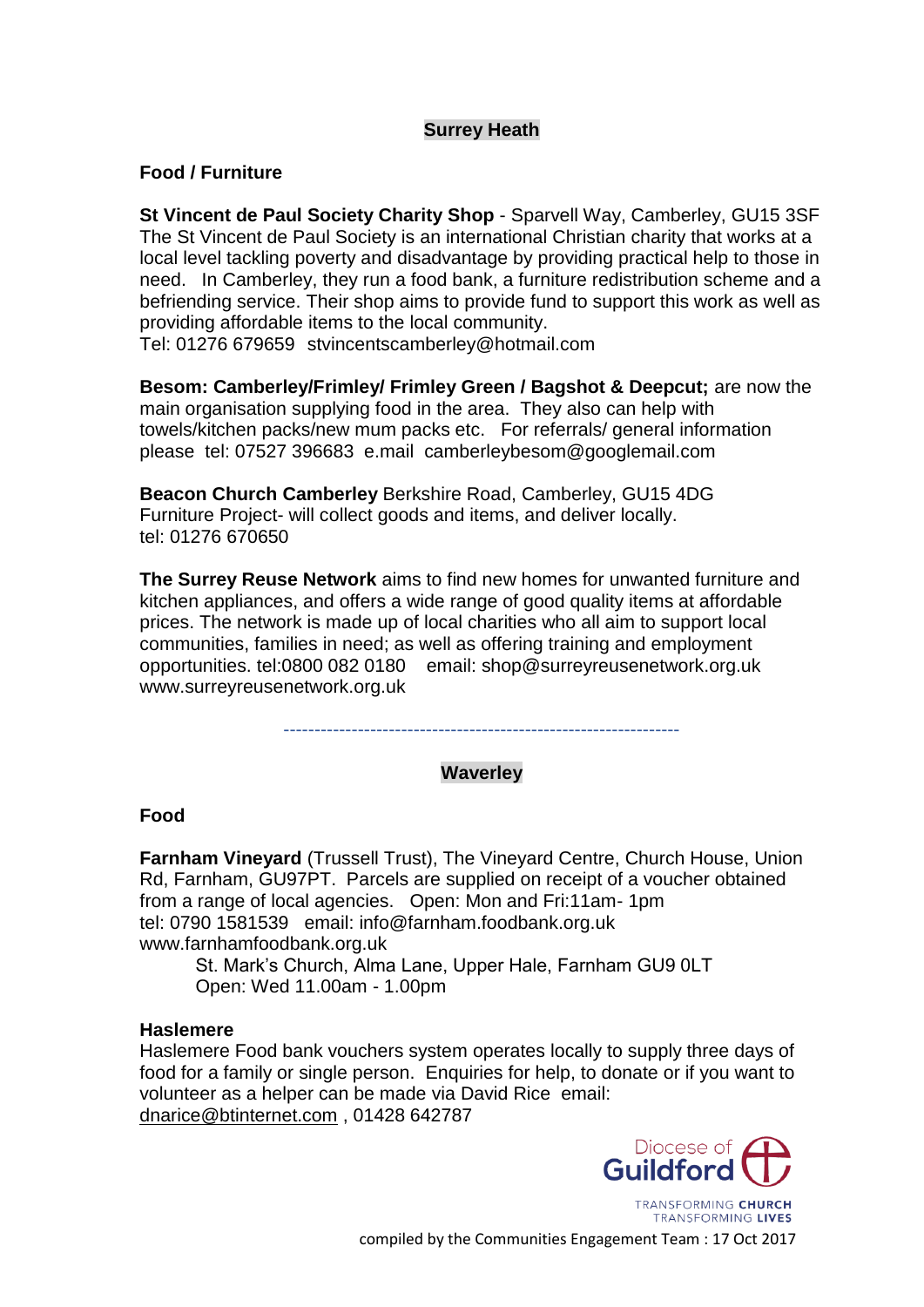### **Godalming**

St Mark's Foodbank, St Mark's Church & Community Centre, Godalming, GU7  $2\mathsf{LD}$ 

St Mark's Foodbank provides emergency food parcels for individuals and families in crisis for three to five days. Access to the Foodbank is normally through referrals from professional agencies, e.g. by health professionals, schools, local police and community/voluntary organisations..

Opening Times: Monday, Tuesday and Wednesday 9.00 am to 2.00 pm; Friday 12 noon to 2.15 pm

Enquiries: Karen Milton – tel: 01483 418741 during the above times.

#### **Bordon Foodbank**

Food Bank operates from St Mark's Church, Pinehill Road, Forest Centre, Bordon, GU35 0BS

Bordon Food Bank was set up to provide temporary help for individuals and families in the Bordon, Whitehill, Headley and Lindford area who are in need. Open: Wednesday & Saturdays: 10-12am Tel: 07966522511 or 01420477550

#### **Furniture**

#### **Furniture Helpline – Bordon**

Hampshire House, Hampshire Road, Bordon, GU35 0HJ Open: Monday – Friday 9am-4pm

Covers East Hants, Waverley and neighbouring areas providing affordable reusable furniture, household goods and electrical items at low prices for those with a need. tel: 01420 489 000 email: info@furniturehelpline.org.uk website: www.furniturehelpline.co.uk

**The Surrey Reuse Network** aims to find new homes for unwanted furniture and kitchen appliances, and offers a wide range of good quality items at affordable prices. The network is made up of local charities who all aim to support local communities, families in need; as well as offering training and employment opportunities. tel:0800 082 0180 email: shop@surreyreusenetwork.org.uk www.surreyreusenetwork.org.uk

----------------------------------------------------------------

# **Woking**

**Food**

#### **Woking Area Foodbanks (Trussell Trust)**

**Woking** The Lighthouse, 8-10 High Street, Woking, GU21 6BG Opening: Monday 11:00 - 13:00, Wed & Thurs 10:30 - 12:30 **Sythwood** The Salvation Army, Woking Corps, Sythwood, Woking, GU21 3BE Opening: Tuesday 13:00 - 14:30 / Friday 10:00 - 12:00



TRANSFORMING CHURCH TRANSFORMING LIVES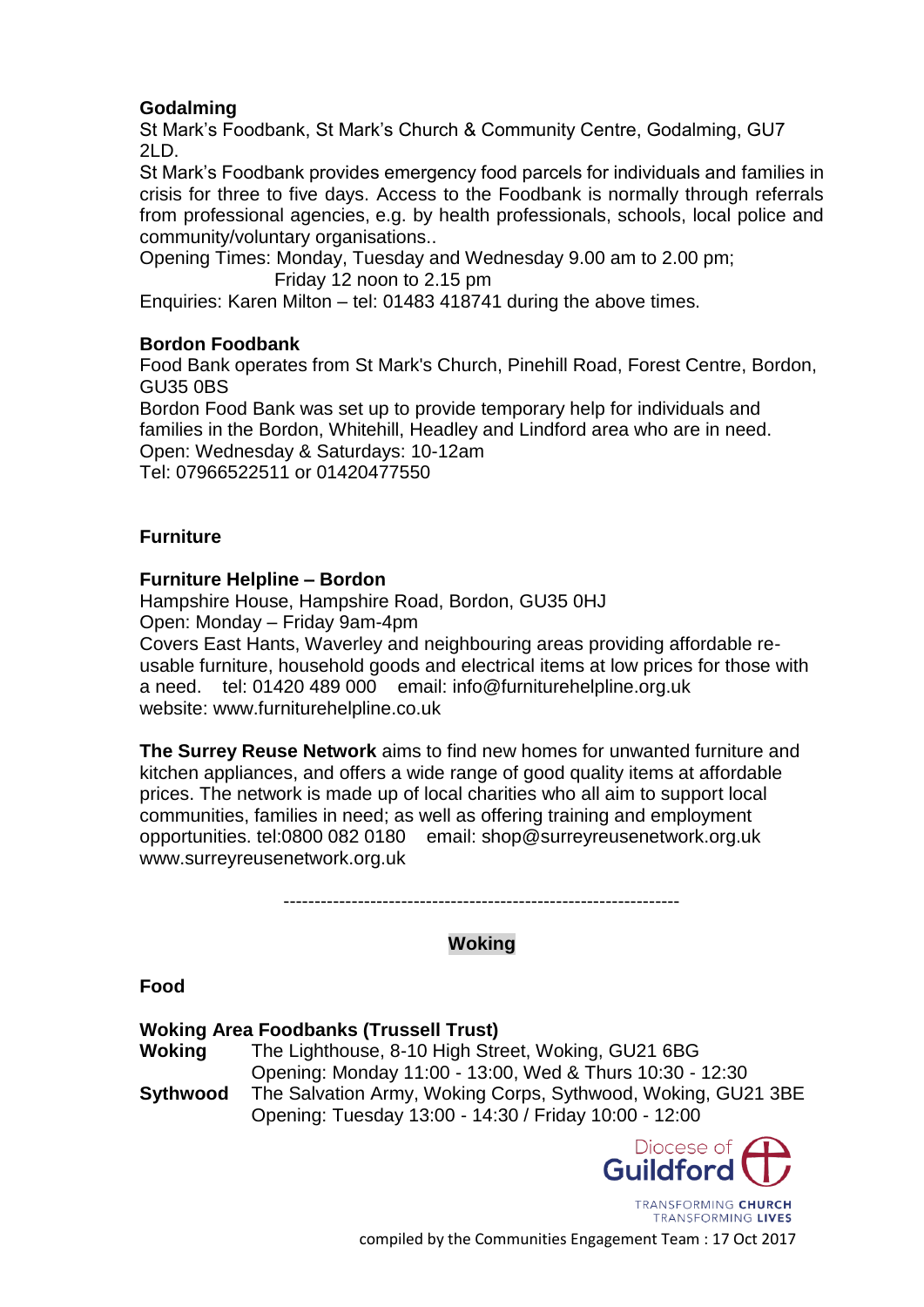**Sheerwater** The Mascot Hub, 43 Dartmouth Ave, Sheerwater, Woking, GU21 5PE Opening: Wednesday 14:00 - 16:00

tel:: 07896 077 760 email: info@woking.foodbank.org.uk

**Goldsworth Park** - **Salvation Army** ,Sythwood, GU21 3BE email: woking@salvationarmy.org.uk tel: 01483 793704

### **Furniture**

**Besom - Woking** Will donate, and deliver, furniture including white goods. For opening times tel: 01276 855215 email: wokingbesom@gmail.com

**Woking Community Furniture Project** 27 North Road, **Maybury,** GU21 5DT Opening hours: Monday – Saturday, 9.30am – 5.00pm Provides donated furniture and household goods at low cost tel: 01483 750005 email: wokingcfp@gmail.com www.wokingcfp.org.uk

**Woking Vineyard Church** The Lighthouse, 8-10 High Street, Woking, GU21 6BG **Jigsaw** provides free pre-school clothing, toys and equipment via a voucher system to families in need.

Monday 11.00am - 1.00pm Wednesday 10.30am - 12.30pm Thursday 10.30am - 12.30pm website: www.jigsawwoking.org email: info@jigsawwoking.org tel: 07455 430574 (Vineyard Church)

**The Surrey Reuse Network** aims to find new homes for unwanted furniture and kitchen appliances, and offers a wide range of good quality items at affordable prices. The network is made up of local charities who all aim to support local communities, families in need; as well as offering training and employment opportunities. tel:0800 082 0180 email: shop@surreyreusenetwork.org.uk www.surreyreusenetwork.org.uk

**Hampshire** (also see Waverley)

# **Food**

# **Rushmoor**

**Farnborough** The Larder, Church of the Good Shepherd, 45 Sand Hill, GU14 8ER Access to The Larder is by referral from another agency in an emergency. Deliveries are available Mondays, Wednesdays and Fridays. tel: 07501 202546

**Aldershot** – The Larder, Church of the Good Shepherd, ( see above)



**TRANSFORMING LIVES** compiled by the Communities Engagement Team : 17 Oct 2017

<sup>----------------------------------------------------------------</sup>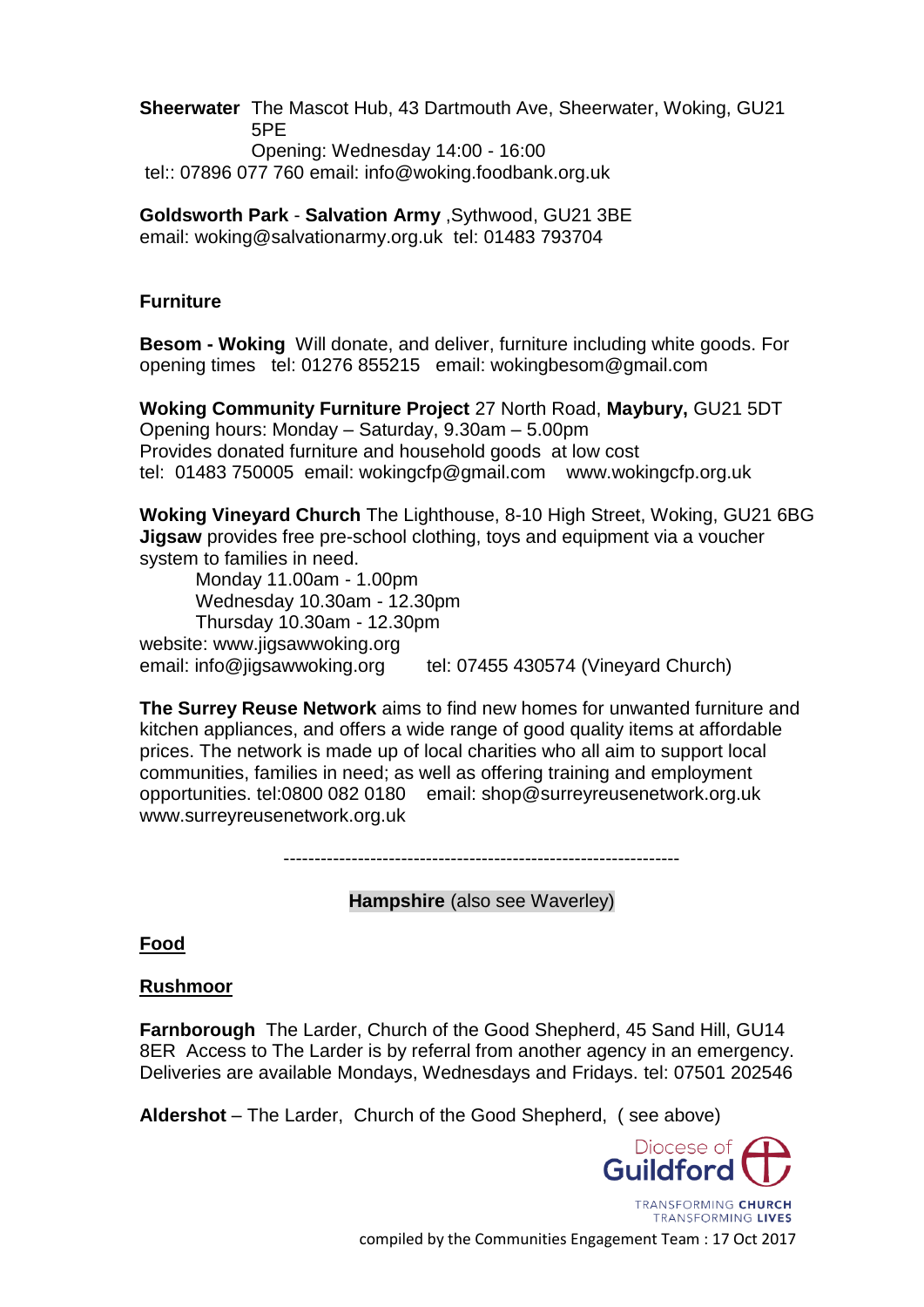**Cove / Farnborough** (Trussell Trust) For clients holding food vouchers from local agencies

St Christopher's Church, 55 Cove Road, Farnborough GU14 0EX Mon, Wed & Fri: 12.00pm - 2.30pm tel: 07954 105279 01252 331668 (Mon-Thurs 9.30-2.30)

The New Testament Church, 83 Victoria Road GU11 1SH Tues & Thurs: 1 – 2:30pm

#### **Bordon Foodbank**

Food Bank operates from St Mark's Church, Pinehill Road, Forest Centre, Bordon, GU35 0BS Bordon Food Bank was set up to provide temporary help for individuals and families in the Bordon, Whitehill, Headley and Lindford area who are in need. Open: Wednesday & Saturdays: 10-12am Tel: 07966522511 or 01420477550

#### **Furniture**

#### **Furniture Helpline – Bordon**

Hampshire House, Hampshire Road, Bordon, GU35 0HJ Open: Monday – Friday 9am-4pm Covers East Hants, Waverley and neighbouring areas providing affordable reusable furniture, household goods and electrical items at low prices for those with a need. tel: 01420 489 000 email: info@furniturehelpline.org.uk website: www.furniturehelpline.co.uk

----------------------------------------------------------------

#### **Hart**

#### **Food**

Trussell Trust have three centres, all proving emergency supplies on receipt of red vouchers which can be exchanged on Monday & Thursday afternoons from 1.30 to 3.00pm at any of these locations:

**Fleet** - Fleet Methodist Church, Reading Road South, GU52 7TE **Darby Green** - St. Barnabas Church, Brinns Lane GU17 0ET **Hook** - Life Church Centre, Elms Road, RG27 9DX tel: 07926 806256 email: hart.foodbk@hotmail.co.uk

#### **Furniture**

#### **Furniture Helpline – Bordon**

Hampshire House, Hampshire Road, Bordon, GU35 0HJ Open: Monday – Friday 9am-4pm



TRANSFORMING CHURCH TRANSFORMING LIVES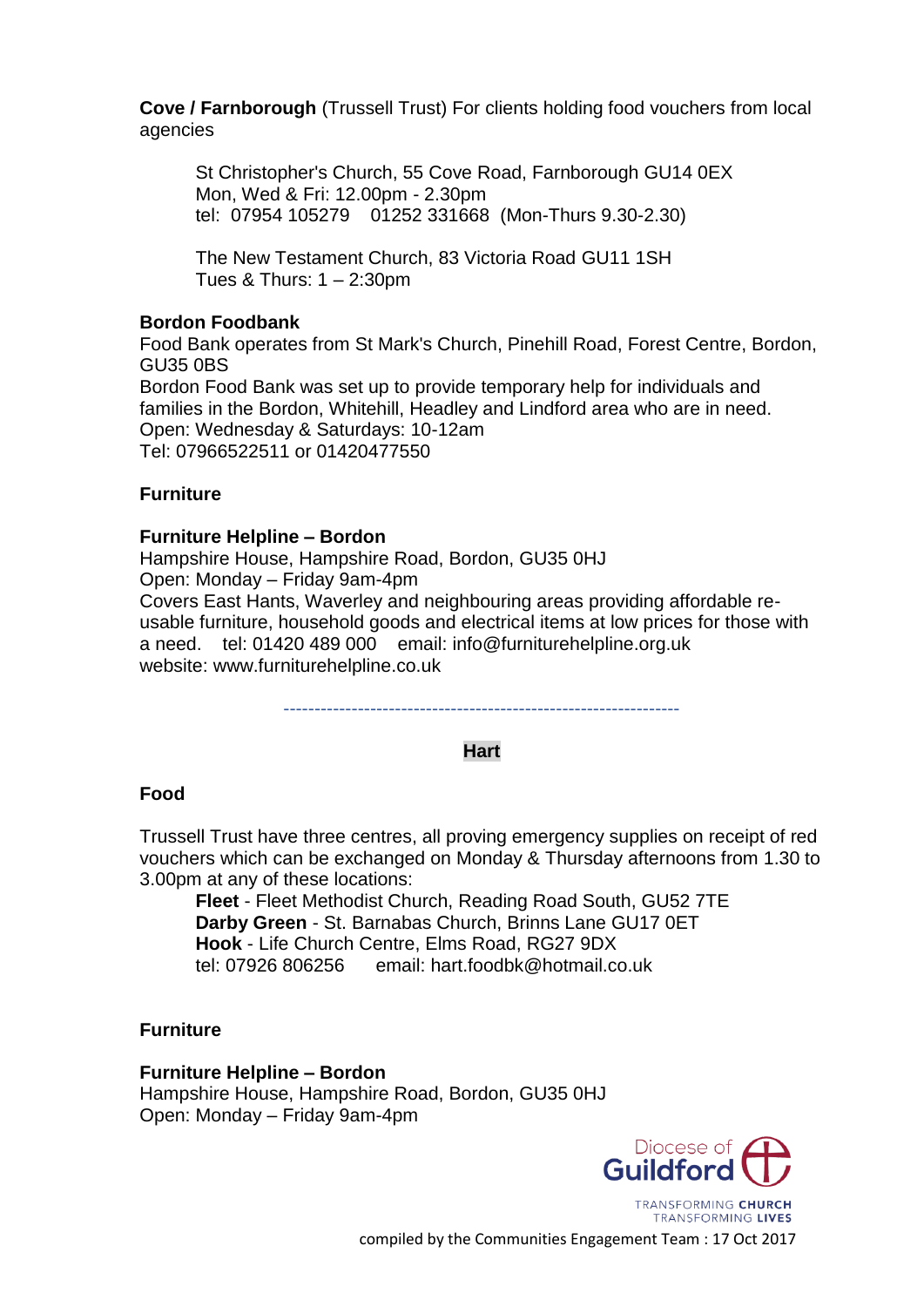Covers East Hants, Waverley and neighbouring areas providing affordable reusable furniture, household goods and electrical items at low prices for those with a need. tel: 01420 489 000 email: info@furniturehelpline.org.uk website: www.furniturehelpline.co.uk

**The Surrey Reuse Network** aims to find new homes for unwanted furniture and kitchen appliances, and offers a wide range of good quality items at affordable prices. The network is made up of local charities who all aim to support local communities, families in need; as well as offering training and employment opportunities. tel:0800 082 0180 email: shop@surreyreusenetwork.org.uk www.surreyreusenetwork.org.uk

----------------------------------------------------------------

#### **Staines & Spelthorne**

#### **Food**

#### **Manna Foodbank – Staines**

Accept referrals from a wide variety of organisations and individuals. Manna will provide up to two food parcels per individual or family. Each new food parcel delivery requires a new referral. We generally make deliveries on Tuesday morning, Wednesday evening and Friday morning

Tel: 07776 309390

email: info@mannafoodbank.org.uk

website: www.mannafoodbank.co.uk

#### **Furniture**

**The Surrey Reuse Network** aims to find new homes for unwanted furniture and kitchen appliances, and offers a wide range of good quality items at affordable prices. The network is made up of local charities who all aim to support local communities, families in need; as well as offering training and employment opportunities. tel:0800 082 0180 email: shop@surreyreusenetwork.org.uk www.surreyreusenetwork.org.uk

*Food goes further than physical health, it plays an important role to our mental health, our sense of emotional wellbeing and personal satisfaction.*

*'For I was hungry and you gave me something to eat, I was thirsty and you gave me something to drink, I was a stranger and you invited me in' Mathew 25:35.*

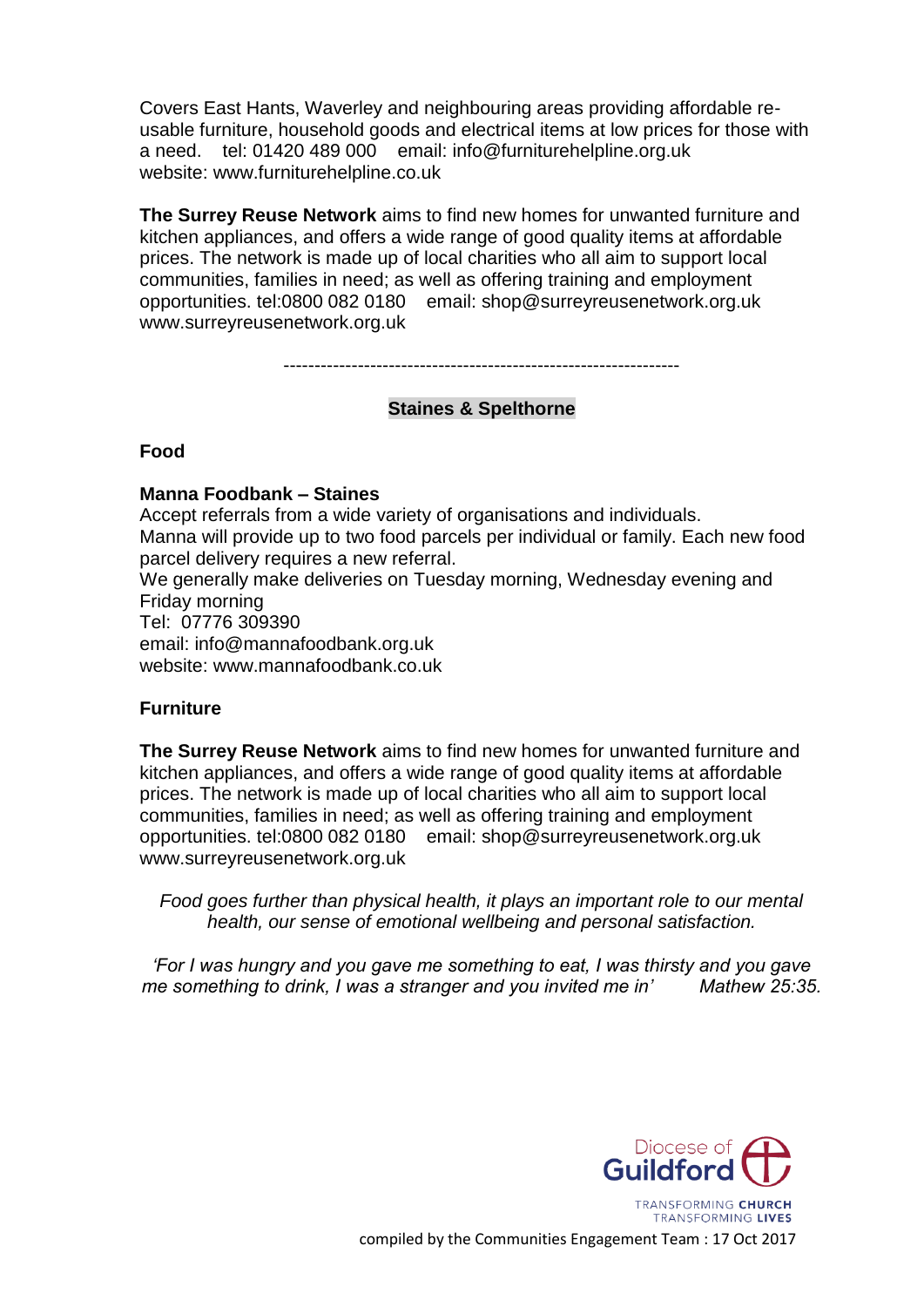# **Debt Advice**

Many people are in debt and are finding it hard to cope. It's important to deal with the problems straight away as the longer they are left, the worse the situation becomes.

Many organisations offer debt advice or act in negotiations with creditors. Not all debt advice is free and some may charge a fee, which can be for helping and/or managing arrangements with creditors. Always check first.

Tel: 01483 790335 email: tony.oakden@cofeguildford.org.uk

#### **Money Advice Service**

The government site has useful information including Help with your debt - Dealing with debt problems- 5 Basic Steps tel: 0800 138 7777 or Typetalk: 18001 0300 500 5000 www.moneyadviceservice.org.uk

#### **Christians Against Poverty**

This is a national debt counselling charity offering support to anyone in debt. It has 230 centres across the country and 4 in our Diocese. tel: 01274 760720 email info@capuk.org www.capuk.org

#### **Citizens Advice Bureau** (see page 2 of this leaflet)

CAB's offer free and confidential help and advice, and much helpful practical and reliable information can be found on www.Adviceguide.org.uk which covering topics such as Benefits, Family Relationships, Housing, Employment and Debt Advice, it includes FAQ in other languages. Help given Online, phone and at CAB offices.

tel: 03444 111 444 www.citizensadvice.org.uk

#### **Debt Advice Foundation**

This registered charity runs a free phone helpline for anyone worried by debt. tel: 0800 043 40 50 Mon- Fri 8am- 8.pm, Sat 9am-3pm www.debtadvicefoundation.org

# **National Debtline**

They offer free, confidential and independent help over the phone and you can download leaflets from their website:. tel: 0808 808 4000 Mon–Fri 9am-9pm, Sat 9.30am- 1pm www.nationaldebtline.co.uk

#### **My Money Steps**

Online debt advice service run by National Debtline gives free , independent, and confidential advice 24 hours a day. www.mymoneysteps.org



TRANSFORMING LIVES